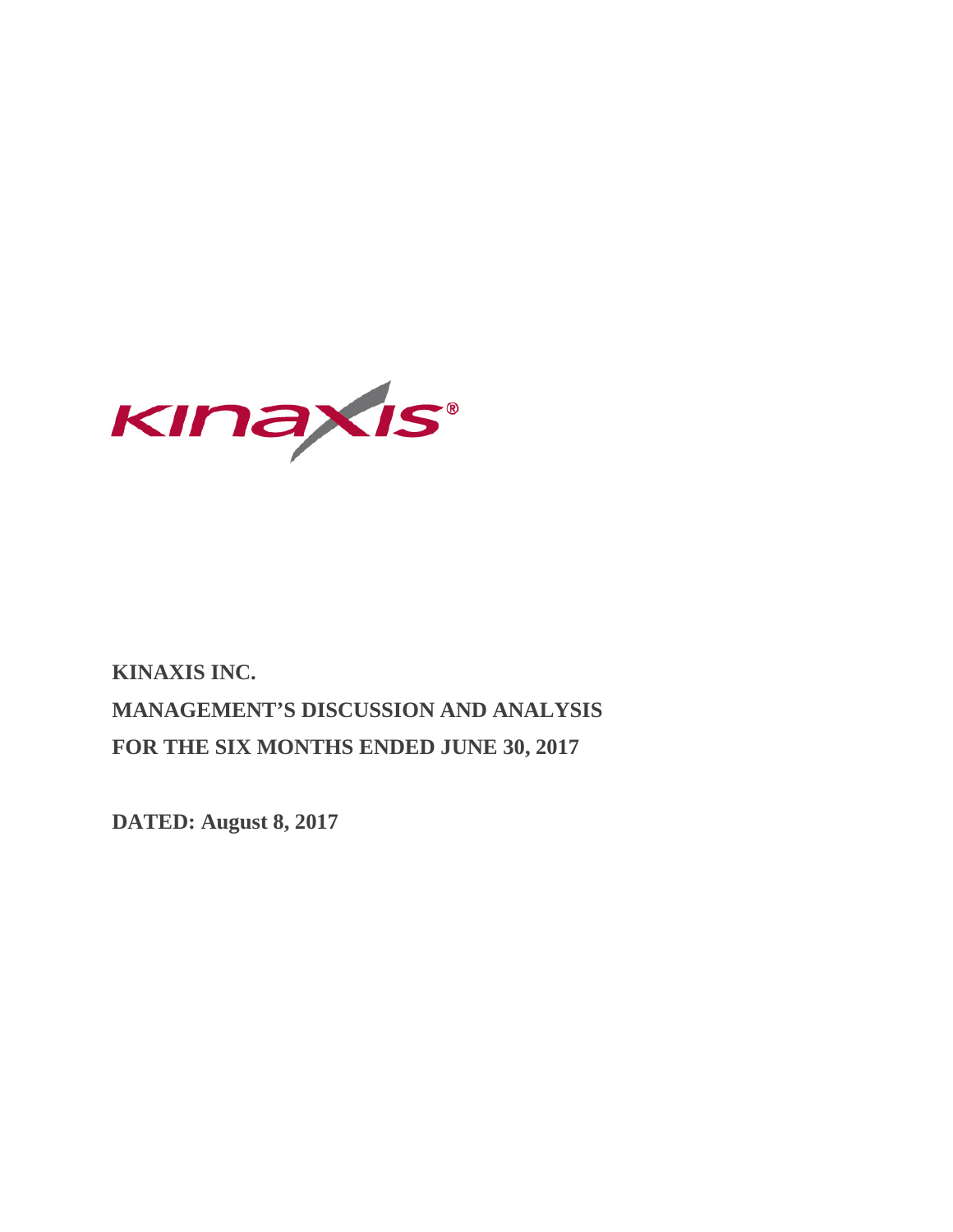

*Unless the context requires otherwise, all references in this management's discussion and analysis (the "MD&A") to "Kinaxis", "we", "us", "our" and the "Company" refer to Kinaxis Inc. and its subsidiaries as constituted on June 30, 2017. This MD&A has been prepared with an effective date of August 8, 2017.*

*This MD&A for the three and six month periods ended June 30, 2017 and 2016 should be read in conjunction with our condensed consolidated interim financial statements and the related notes thereto for the three and six months ended June 30, 2017 and 2016 and our annual consolidated financial statements as at and for the year ended December 31, 2016. The financial information presented in this MD&A is derived from our interim financial statements prepared in accordance with International Financial Reporting Standards ("IFRS") as issued by the International Accounting Standards Board ("IASB"). This MD&A contains forward-looking statements that involve risks, uncertainties and assumptions, including statements regarding anticipated developments in future financial periods and our future plans and objectives. There can be no assurance that such information will prove to be accurate, and readers are cautioned not to place undue reliance on such forward-looking statements. See "Forward-Looking Statements".*

*This MD&A includes trade-marks, such as "Kinaxis", and "RapidResponse", which are protected under applicable intellectual property laws and are the property of Kinaxis. Solely for convenience, our trade-marks and trade names referred to in this MD&A may appear without the ® or ™ symbol, but such references are not intended to indicate, in any way, that we will not assert, to the fullest extent under applicable law, our rights to these trademarks and trade names. All other trade-marks used in this MD&A are the property of their respective owners.*

*All references to \$ or dollar amounts in this MD&A are to U.S. currency unless otherwise indicated.* 

*Additional information relating to Kinaxis Inc., including the Company's most recently completed Annual Information Form, can be found on SEDAR at www.sedar.com.*

## **Non-IFRS Measures**

This MD&A makes reference to certain non-IFRS measures such as "Adjusted profit", "Adjusted EBITDA" and "Adjusted diluted earnings per share". These non-IFRS measures are not recognized, defined or standardized measures under IFRS. Our definition of Adjusted profit, Adjusted EBITDA and Adjusted diluted earnings per share will likely differ from that used by other companies and therefore comparability may be limited.

Adjusted profit, Adjusted EBITDA and Adjusted diluted earnings per share should not be considered a substitute for or in isolation from measures prepared in accordance with IFRS. These non-IFRS measures should be read in conjunction with our condensed consolidated interim financial statements and the related notes thereto for the three and six months ended June 30, 2017 and 2016 and our annual consolidated financial statements as at and for the year ended December 31, 2016. Readers should not place undue reliance on non-IFRS measures and should instead view them in conjunction with the most comparable IFRS financial measures. See the reconciliations to these IFRS measures in the "Reconciliation of Non-IFRS Measures" section of this MD&A.

#### **Forward-Looking Statements**

This MD&A contains forward-looking statements that relate to our current expectations and views of future events. In some cases, these forward-looking statements can be identified by words or phrases such as "may", "will", "expect", "anticipate", "aim", "estimate", "intend", "plan", "seek", "believe", "potential", "continue", "is/are likely to" or the negative of these terms, or other similar expressions intended to identify forward-looking statements. Forward-looking statements are intended to assist readers in understanding management's expectations as of the date of this MD&A and may not be suitable for other purposes. We have based these forward-looking statements on our current expectations and projections about future events and financial trends that we believe may affect our financial condition, results of operations, business strategy and financial needs. These forward-looking statements include, among other things, statements relating to:

- our expectations regarding our revenue, expenses and operations;
- our anticipated cash needs;
- our ability to protect, maintain and enforce our intellectual property rights;
- third-party claims of infringement or violation of, or other conflicts with, intellectual property rights by us;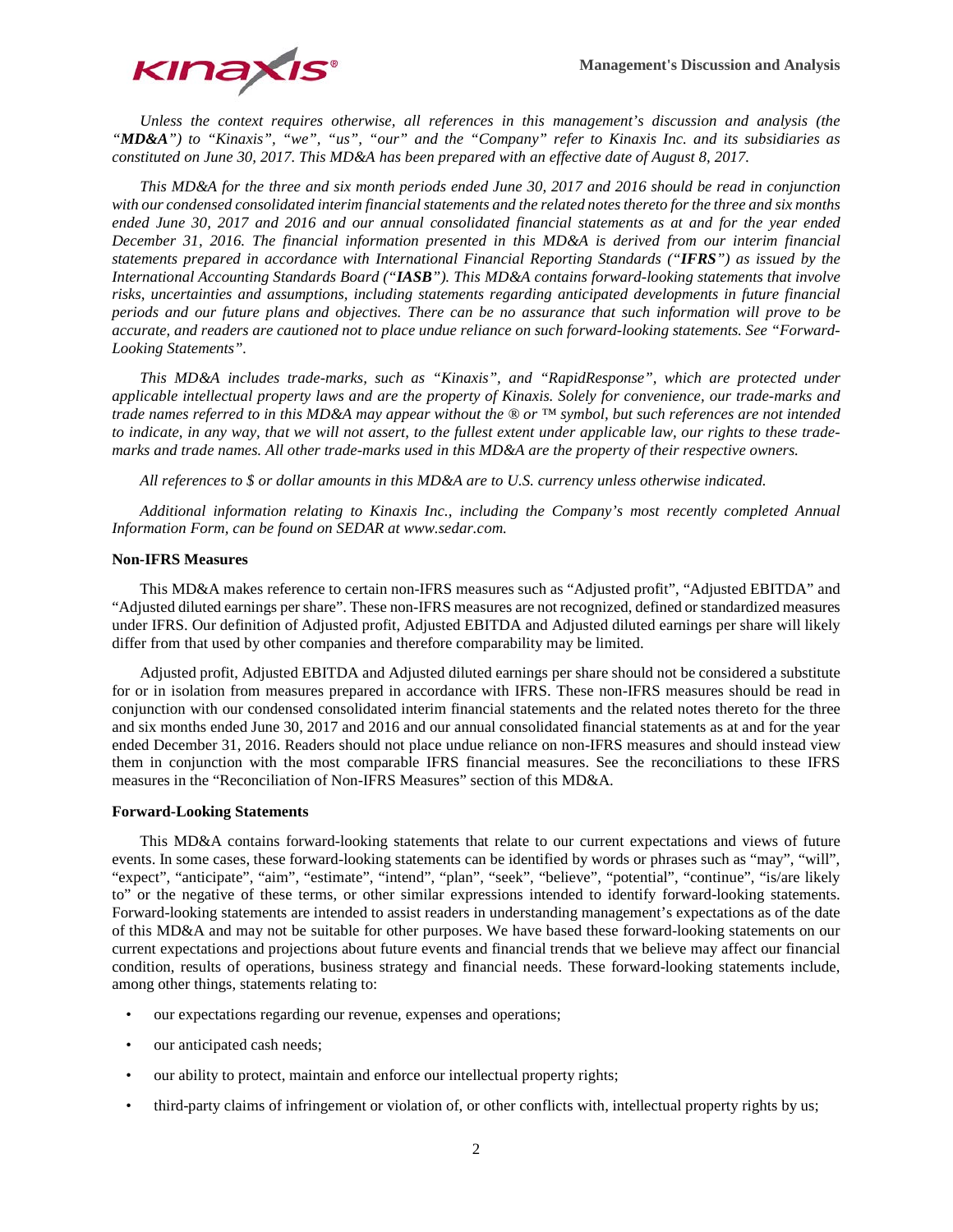

- our plans for and timing of expansion of our solutions and services;
- our future growth plans;
- the acceptance by our customers and the marketplace of new technologies and solutions;
- our ability to attract new customers and develop and maintain existing customers;
- our ability to attract and retain personnel;
- our expectations with respect to advancement in our technologies;
- our competitive position and our expectations regarding competition;
- regulatory developments and the regulatory environments in which we operate; and
- anticipated trends and challenges in our business and the markets in which we operate.

Forward-looking statements are based on certain assumptions and analysis made by us in light of our experience and perception of historical trends, current conditions and expected future developments and other factors we believe are appropriate. Expected future developments include growth in our target market, an increase in our subscription revenue and decrease in maintenance and support revenue based on trends in customer behaviour, increasing sales and marketing expenses, research and development expenses and general and administrative expenses based on our business plans and our continued ability to realize on the benefits of tax credits in the near term. Although we believe that the assumptions underlying the forward-looking statements are reasonable, they may prove to be incorrect.

Whether actual results, performance or achievements will conform to our expectations and predictions is subject to a number of known and unknown risks and uncertainties, including those set forth below under the heading "Risks and Uncertainties". These risks and uncertainties could cause our actual results, performance, achievements and experience to differ materially from the future expectations expressed or implied by the forward-looking statements. In light of these risks and uncertainties, readers should not place undue reliance on forward-looking statements.

The forward-looking statements made in this MD&A relate only to events or information as of the date on which the statements are made in this MD&A and are expressly qualified in their entirety by this cautionary statement. Except as required by law, we do not assume any obligation to update or revise any forward-looking statements, whether as a result of new information, future events or otherwise, after the date on which the statements are made or to reflect the occurrence of unanticipated events.

Readers should read this MD&A with the understanding that our actual future results may be materially different from what we expect.

# **Risks and Uncertainties**

We are exposed to risks and uncertainties in our business, including the risk factors set forth below:

- If we are unable to attract new customers or sell additional products to our existing customers, our revenue growth and profitability will be affected.
- We derive a significant portion of our revenue from a relatively small number of customers, and our growth depends on our ability to retain existing customers and add new customers.
- We encounter long sales cycles, particularly with our larger customers, which could have an adverse effect on the amount, timing and predictability of our revenue.
- We rely significantly on recurring revenue, and if recurring revenue declines or contracts are not renewed our future results of operations could be harmed.
- Downturns or upturns in new sales will not be immediately reflected in operating results and may be difficult to discern.
- Our quarterly results of operations may fluctuate. As a result, we may fail to meet or exceed the expectations of investors or securities analysts which could cause our share price to decline.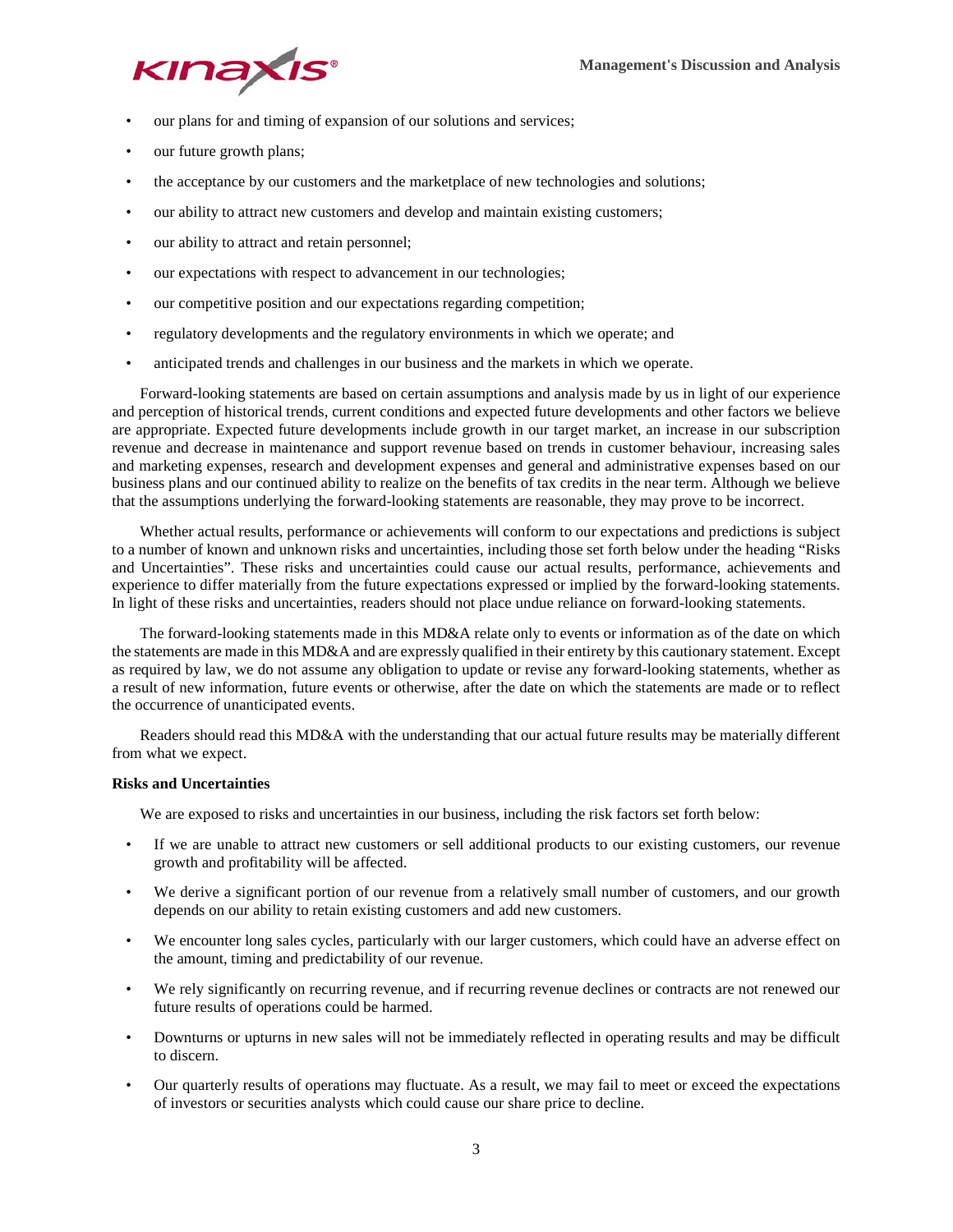

- Our solutions are complex and customers may experience difficulty in implementing or upgrading our products successfully or otherwise achieving the benefits attributable to our products.
- Our ability to retain customers and attract new customers could be adversely affected by an actual or perceived breach of security relating to customer information.
- We have incurred operating losses in the past and may incur operating losses in the future.
- If we are unable to develop new products and services, sell our solutions into new markets or further penetrate our existing markets, our revenue will not grow as expected.
- If we do not maintain the compatibility of our solutions with third-party applications that our customers use in their business processes, demand for our solutions could decline.
- Our inability to adapt to rapid technological change could impair our ability to remain competitive.
- We enter into service level agreements with all of our customers. If we fail to meet these contractual commitments, we could be obligated to provide credits or refunds for prepaid amounts related to unused subscription services or face contract terminations, which could adversely affect our revenues.
- Downturns in general economic and market conditions and reductions in IT spending may reduce demand for our solutions, which could negatively affect our revenue, results of operations and cash flows.
- We are subject to fluctuations in currency exchange rates.
- If we fail to protect our intellectual property and proprietary rights adequately, our business could be adversely affected.
- An assertion by a third party that we are infringing its intellectual property could subject us to costly and time consuming litigation or expensive licenses which could harm our business.
- The markets in which we participate are highly competitive, and our failure to compete successfully would make it difficult for us to add and retain customers and would reduce or impede the growth of our business.
- If we fail to retain our key employees, our business would be harmed and we might not be able to implement our business plan successfully.
- Our growth is dependent upon the continued development of our direct sales force.
- As we increase our emphasis on our partnership program, we may encounter new risks.
- If we experience significant fluctuations in our rate of anticipated growth and fail to balance our expenses with our revenue forecasts, our results could be harmed.
- Interruptions, delays or security breaches in the services provided by third-party data centers and/or internet service providers could impair the delivery of our solutions and our business could suffer.
- We may experience service failures or interruptions due to defects in the software, infrastructure, third-party components or processes that comprise our existing or new solutions, any of which could adversely affect our business.
- The use of open source software in our products may expose us to additional risks and harm our intellectual property.
- Mergers or other strategic transactions involving our competitors or customers could weaken our competitive position, which could harm our results of operations.
- We may not receive significant revenue as a result of our current research and development efforts.
- Because our long-term success depends, in part, on our ability to continue to expand the sales of our solutions to customers located outside of North America, our business will be susceptible to risks associated with international operations.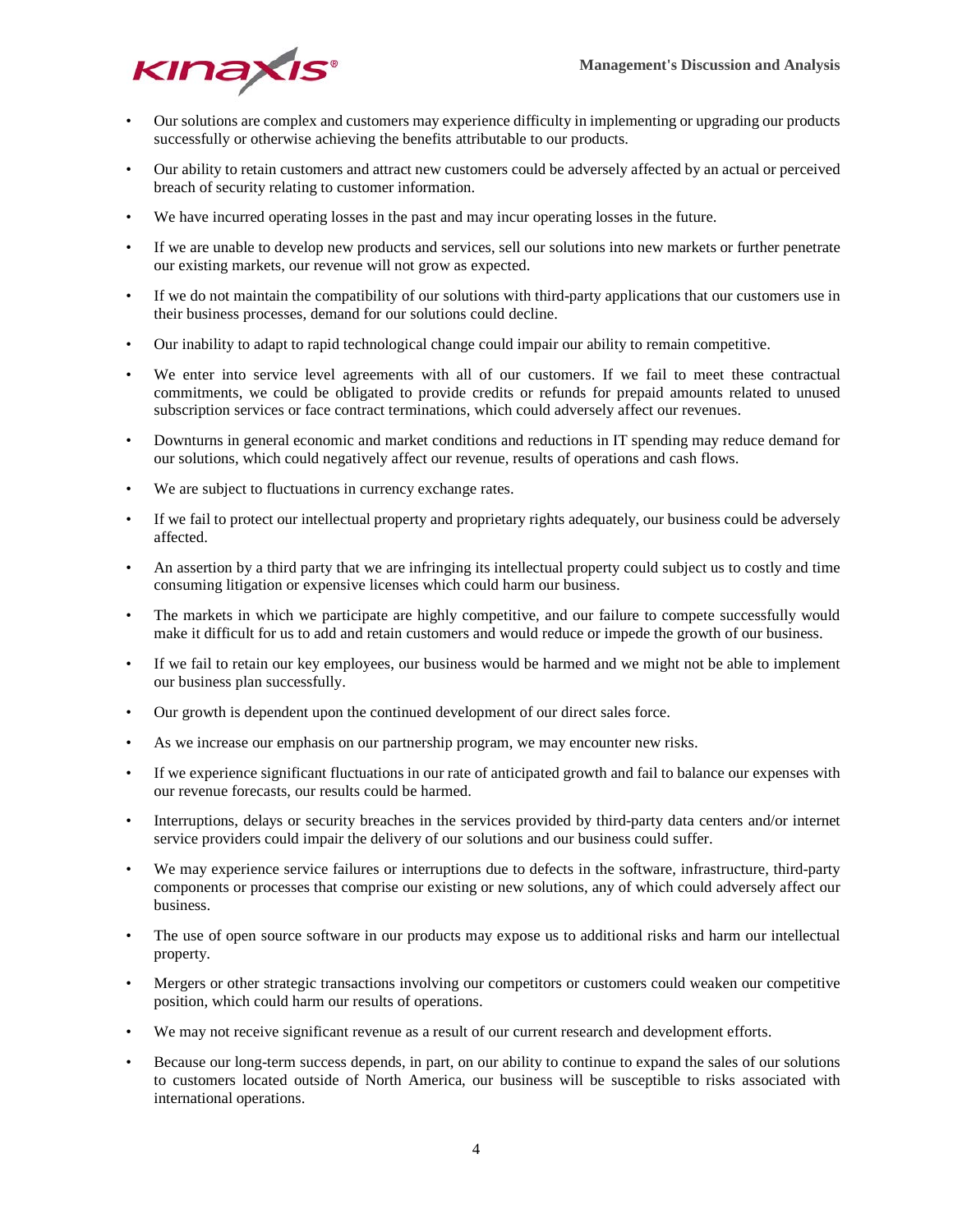

- From time to time, we may become defendants in legal proceedings as to which we are unable to assess our exposure and which could become significant liabilities in the event of an adverse judgment.
- We are subject to taxation in various jurisdictions and the taxing authorities may disagree with our tax positions.
- If we fail to develop widespread brand awareness cost-effectively, our business may suffer.
- Our strategy includes pursuing acquisitions and our potential inability to successfully integrate the newlyacquired companies or businesses may adversely affect our financial results.
- The market price for our common shares may be volatile.
- We may issue additional common shares in the future which may dilute our shareholders' investments.

A comprehensive discussion of risks, including risks not specifically listed above, can be found in our most recently filed Annual Information Form. Additional risks and uncertainties not presently known to us or that we currently consider immaterial also may impair our business and operations and cause the price of our shares to decline. If any of the noted risks actually occur, our business may be harmed and our financial condition and results of operations may suffer significantly.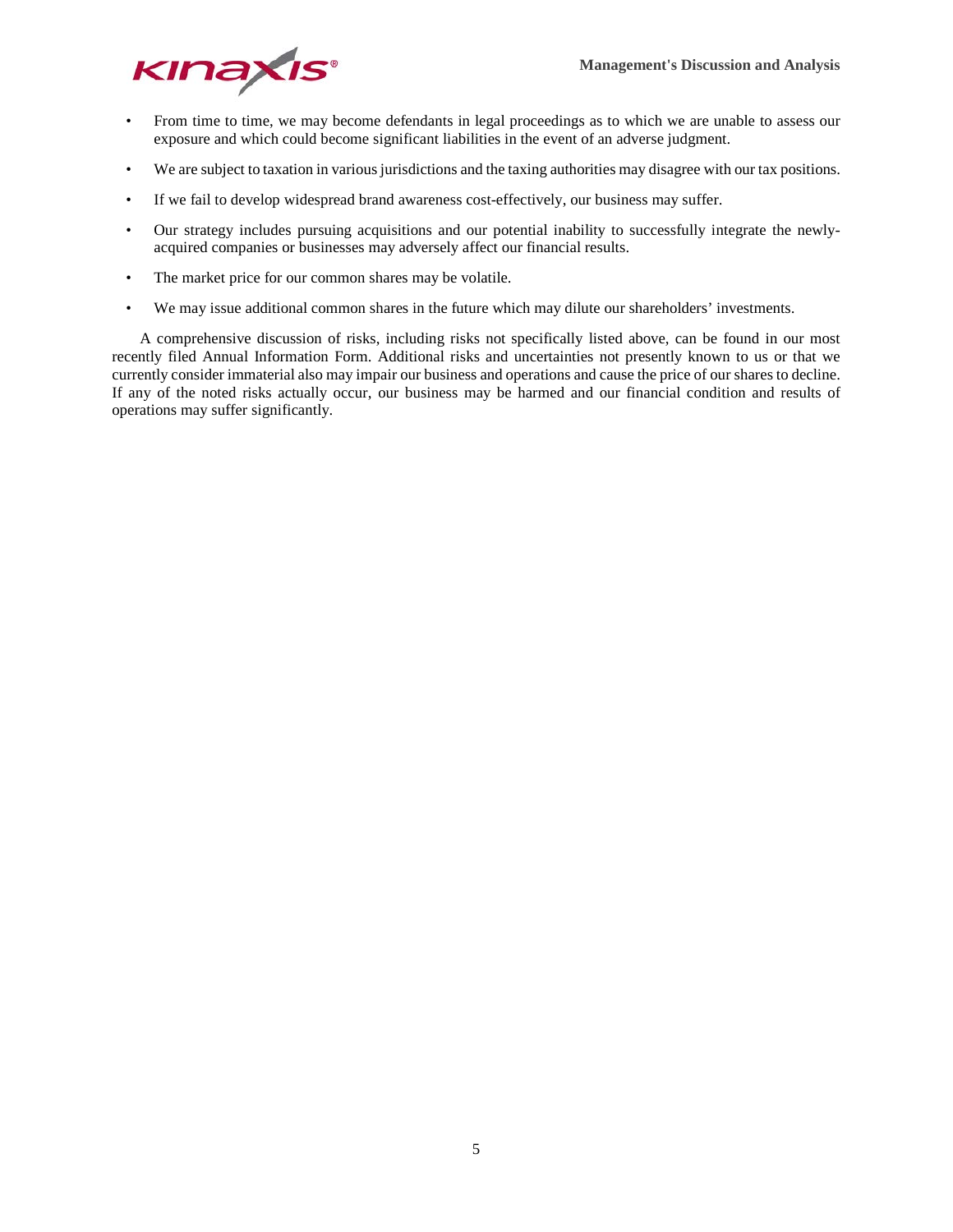

## **Overview**

We are a leading provider of cloud-based subscription software that enables our customers to improve and accelerate analysis and decision-making across their supply chain operations. Our RapidResponse product provides supply chain planning and analytics capabilities that create the foundation for managing multiple, interconnected supply chain management processes, including demand planning, supply planning, inventory management, order fulfillment and capacity planning. Our professional services team supports deployment of RapidResponse in new customers and assists existing customers in fully leveraging the benefits of the product.

Our target market is large global enterprises that have significant unresolved supply chain challenges. We believe this market is growing as a result of a number of factors, including increased complexity and globalization of supply chains, outsourcing, a diversity of data sources and systems, and competitive pressures on our customers.

We have established a consistent financial track record of strong revenue growth, solid earnings performance and cash generation. Our subscription and total annual revenues have grown at a compound annual growth rate (CAGR) of 27% and 24% respectively for the three years ended December 31, 2016. This growth is driven both by contracts with new customers and expansion of our solution and service engagements within our existing customer base. For the three and six months ended June 30, 2017, our Adjusted EBITDA was 29% and 28% of revenue and ending cash balances grew to \$150.4 million.

Our customers are generally large national or multinational enterprises with complex supply chain requirements. We target multiple key industry verticals including high technology and electronics manufacturing, aerospace and defense, industrial products, life sciences and pharmaceuticals, automotive, and consumer packaged goods.

We sell our product using a subscription-based model. Our agreements with customers are typically two to five years in length. Our subscription fee generally depends on the size of our customer, the number of applications deployed, the number of users and the number of manufacturing, distribution and inventory sites our product is required to model. Average annual contract value fluctuates from period to period depending on the size of new customers and the extent to which we are successful in expanding adoption of our products by existing customers.

For the six months ended June 30, 2017, our ten largest customers accounted for approximately 47% of our total revenues with one customer accounting for 11.5% of total revenues.

Increasing revenues through new customer wins is one of our highest organizational priorities. Our sales cycle can be lengthy, as we generally target very large organizations with significant internal processes for adoption of new systems. We currently pursue a revenue growth model that includes both direct sales through our internal sales force, as well as indirect sales through channels including resellers and other partners.

Due to the growth in the market and increasing need for solutions, competition in the industry from new entrants and larger incumbent vendors will increase. In addition to this increased competitive pressure, changes in the global economy may have an impact on the timing and ability of these enterprises to make buying decisions, which may have an impact on our performance.

We continue to drive growth in our business through new customer acquisition and expansion of existing customers through our land and expand strategy. Over the last several years, approximately 65% of subscription growth has been derived from new customers. Our net revenue retention is greater than 100%, reflecting our longer term contract structure and renewal history.

We continue to invest in developing our partner capabilities and in our technology. In July 2016, we released version 2016.2 of RapidResponse, reflecting our ongoing investment in our product's scale and capabilities, and our commitment to supporting the needs of our expanding customer base.

We also continue to invest in our partner capabilities. In October 2015, we announced an engagement with Accenture where Accenture will provide product development and product training services and together we will develop differentiated supply chain solutions designed to meet enterprise end-customer supply chain solutions. In May 2016, we announced an alliance with Deloitte Consulting LLP in the U.S. to develop supply chain solutions designed to improve the end-to-end supply chain for large enterprises. In February 2017, we announced an alliance with Bain & Company, which will enable Bain to extend the value they bring to their clients by leveraging the power of RapidResponse during their supply chain diagnostics engagement. In May 2017, we announced an extension of our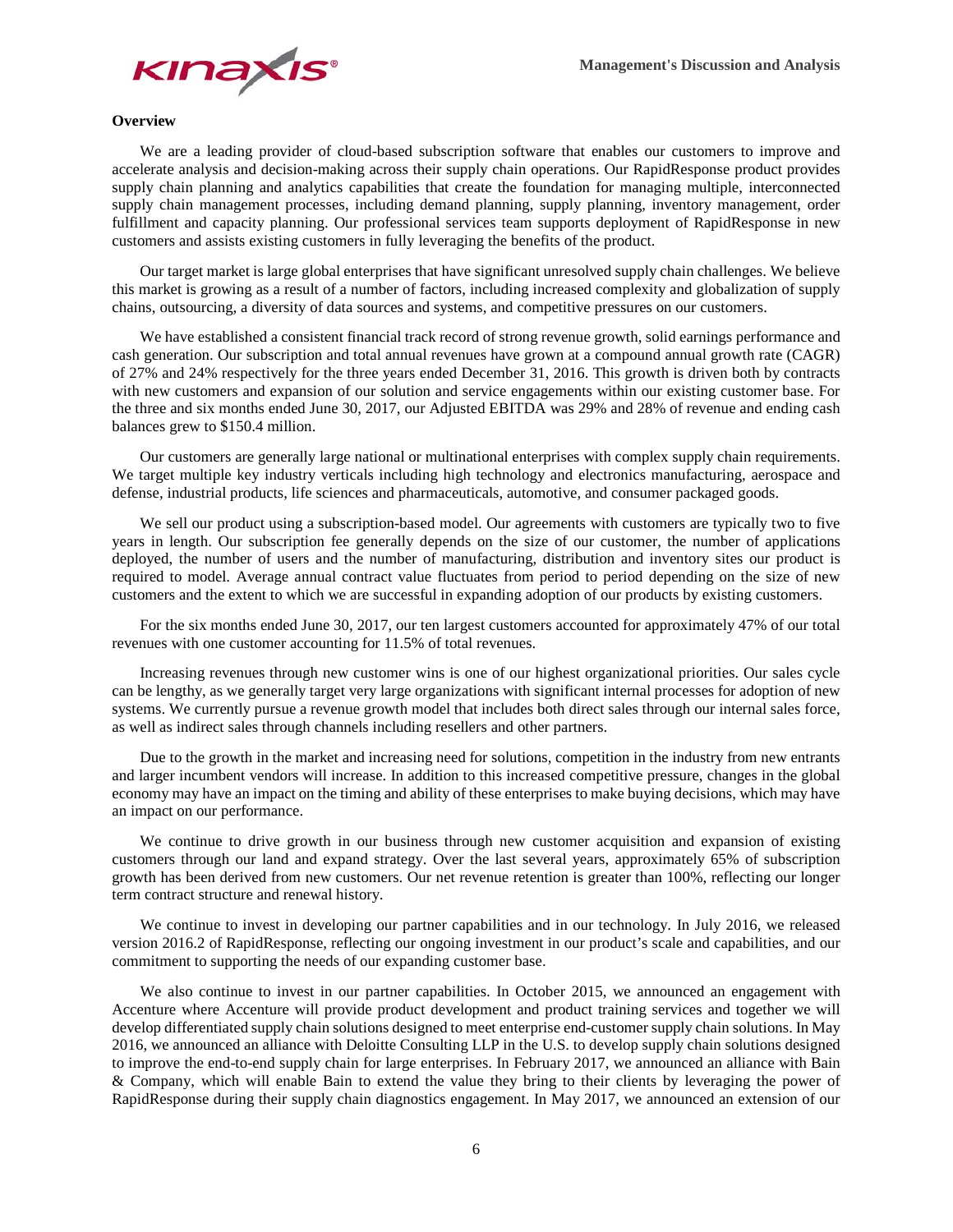

strategic partnership with Barkawi Management Consultants which will combine our market leading supply chain planning platform with Barkawi's expertise in business solutions for supply chain and operations to help multinational organizations improve their supply chain and operational results.

We are headquartered in Ottawa, Ontario. We have subsidiaries located in the United States, the Netherlands and Hong Kong and subsidiaries and offices in Seoul, South Korea and Tokyo, Japan. We continue to expand our operations internationally. In the six months ended June 30, 2017, 89% of our revenues were derived from North American based customer contracts and our remaining revenues were derived principally from Asian and European based contracts.

#### **Key Performance Indicators**

The key performance indicators that we use to manage our business and evaluate our financial results and operating performance are: total revenue, total new customers, incremental subscription revenue and bookings, net revenue retention, secured subscription backlog, operating expenses, Adjusted profit (as discussed below), Adjusted EBITDA (as discussed below), Adjusted diluted earnings per share (as discussed below), and cash flow from operations. Some of these measures are non-IFRS measures. See "Non-IFRS Measures" above. Management reconciles non-IFRS measures to IFRS measures where a comparable IFRS measure exists. See "Reconciliation of Non-IFRS Measures" below. We evaluate our performance by comparing our actual results to budgets, forecasts and prior period results.

#### *Net revenue retention*

Our subscription customers generally enter into two to five year agreements, paid annually in advance, for use of our solution. In certain circumstances, customers will prepay subscription fees for the term of the agreement for various reasons. Subscription agreements are generally subject to price increases upon renewal reflecting both inflationary increases and the additional value provided by our solutions. In addition to the expected increase in subscription revenue from price increases over time, existing customers may subscribe for additional applications, users or sites during the terms of their agreements.

Our subscription model results in a high proportion of recurring revenue, which we define as subscription revenue plus maintenance and support revenue (see "Significant Factors Affecting Results of Operations – Revenue"). We believe the power of the subscription model is only fully realized when a vendor has high retention rates. High customer retention rates generate a long customer lifetime and a very high lifetime value of the customer. Our net revenue retention rates remain over 100%, which includes sales of additional applications, users and sites to existing customers.

The recurring nature of our revenue provides high visibility into future performance, and upfront payments result in cash flow generation in advance of revenue recognition. Typically, approximately 80% of our annual subscription revenue is recognized from customers that are in place at the beginning of the year (excluding the effect of renewals) and this continues to be our target model going forward. However, this also means that agreements with new customers or agreements with existing customers purchasing additional applications, users or sites in a quarter may not contribute significantly to revenue in the current quarter. For example, a new customer who enters into an agreement on the last day of a quarter will typically have no impact on the revenue recognized in that quarter.

#### **Significant Factors Affecting Results of Operations**

Our results of operations are influenced by a variety of factors, including:

#### *Revenue*

Our revenue consists of subscription fees, professional service fees and maintenance and support fees. Subscription revenue is comprised of fixed term fees for licensed on-premise use of RapidResponse or fees for provision as software as a service ("**SaaS**") in a hosted/cloud environment.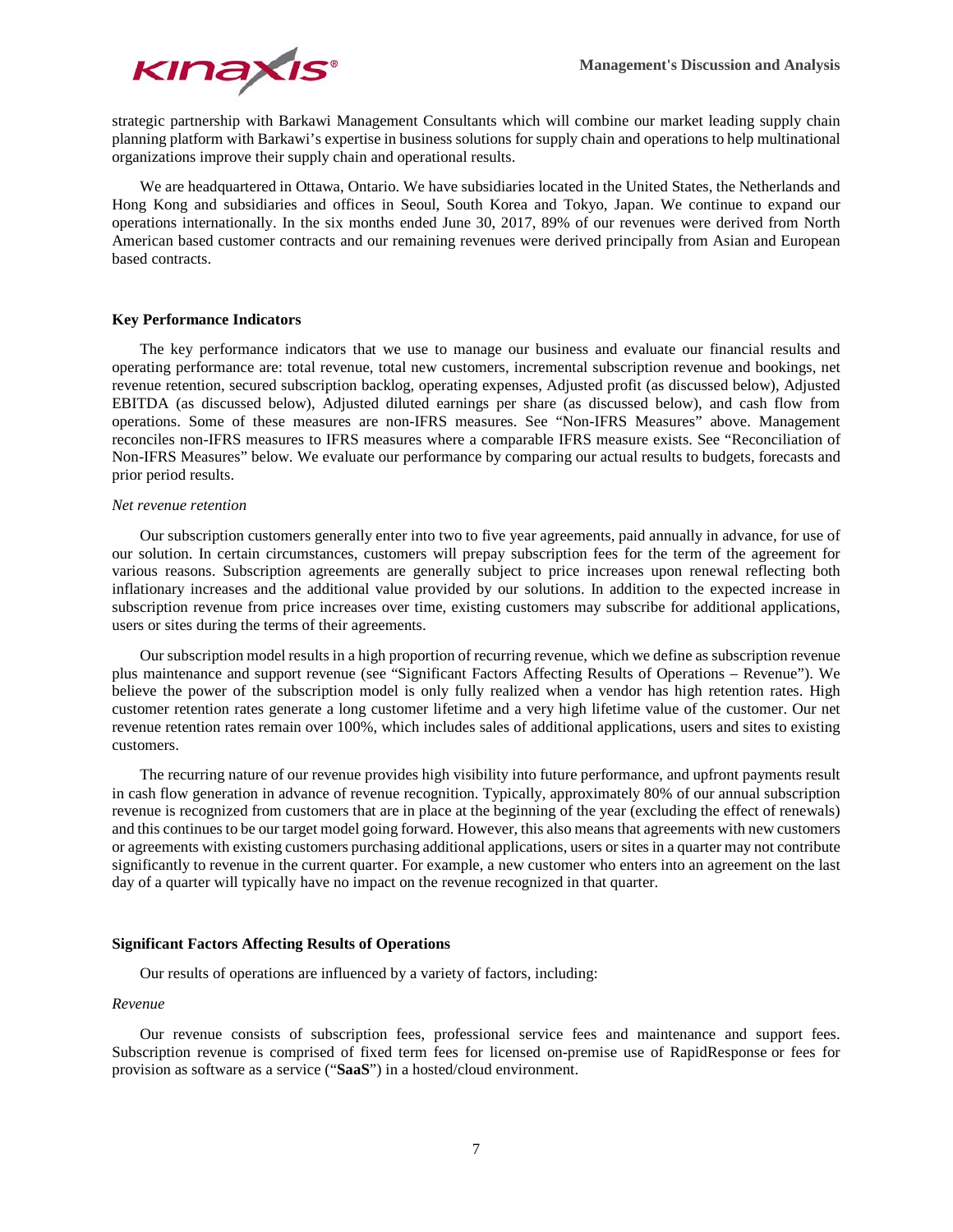

Subscription revenue includes maintenance and support for the solution for the term of the contract as well as hosting services when provided under a SaaS arrangement.

Professional services revenue is comprised of fees charged to assist organizations to implement and integrate our solution and train their staff to use and deploy our solution. Professional service engagements are contracted on a time and materials basis including billable travel expenses and are billed and recognized as revenue as the service is delivered. In certain circumstances, we enter into arrangements for professional services on a fixed price basis; in these cases, revenue is recognized by reference to the stage of completion of the contract.

Maintenance and support revenue relates to fees for maintenance and support for certain legacy customers who licensed our software on a perpetual basis prior to our conversion to a SaaS model in 2005. Over time, this revenue stream is expected to decline as more customers eventually convert to our more comprehensive, subscription based service or customers choose to let their support contracts lapse.

#### *Cost of revenue*

Cost of revenue consists of personnel, travel and other overhead costs related to implementation teams supporting initial deployments, training services and subsequent stand-alone engagements for additional services. Cost of revenue also includes personnel and overhead costs associated with our customer support team, the cost of our data center facilities where we physically host our on-demand solution, and network connectivity costs for the provisioning of hosting services under SaaS arrangements.

#### *Sales and marketing expenses*

Sales and marketing expenses consist primarily of personnel and related costs for our sales and marketing teams, including salaries and benefits, commissions earned by sales personnel, partner programs support and training, and trade show and promotional marketing costs.

We plan to continue to invest in sales and marketing by expanding our domestic and international selling and marketing activities, building brand awareness, developing partners, and sponsoring additional marketing events. We expect that in the future, sales and marketing expenses will continue to increase.

#### *Research and development expenses*

Research and development ("R&D") expenses consist primarily of personnel and related costs for the teams responsible for the ongoing research, development and product management of RapidResponse. These expenses are recorded net of any applicable scientific research and experimental development investment tax credits ("**investment tax credits**") earned for expenses incurred in Canada against eligible projects. We only record non-refundable tax credits to the extent there is reasonable assurance we will be able to use the investment tax credits to reduce current or future tax liabilities. As the Company has an established history of profits, we do expect to realize the benefit of these tax credits in the near term. Further, we anticipate that spending on R&D will also be higher in absolute dollars as we expand our research and development and product management teams.

#### *General and administrative expenses*

General and administrative expenses consist primarily of personnel and related costs associated with administrative functions of the business including finance, human resources and internal information system support, as well as legal, accounting and other professional fees. We expect that, in the future, general and administrative expenses will increase in absolute dollars as we invest in our infrastructure and we incur additional employee-related costs and professional fees related to the growth of our business and international expansion.

#### *Foreign exchange*

Our presentation and functional currency is U.S. dollars with the exception of our subsidiaries in South Korea (South Korean Won), Japan (Japanese Yen) and the Netherlands (Euro). We derive most of our revenue in U.S. dollars. Our head office and a significant portion of our employees are located in Ottawa, Canada, and as such approximately a third of our expenses are incurred in Canadian dollars.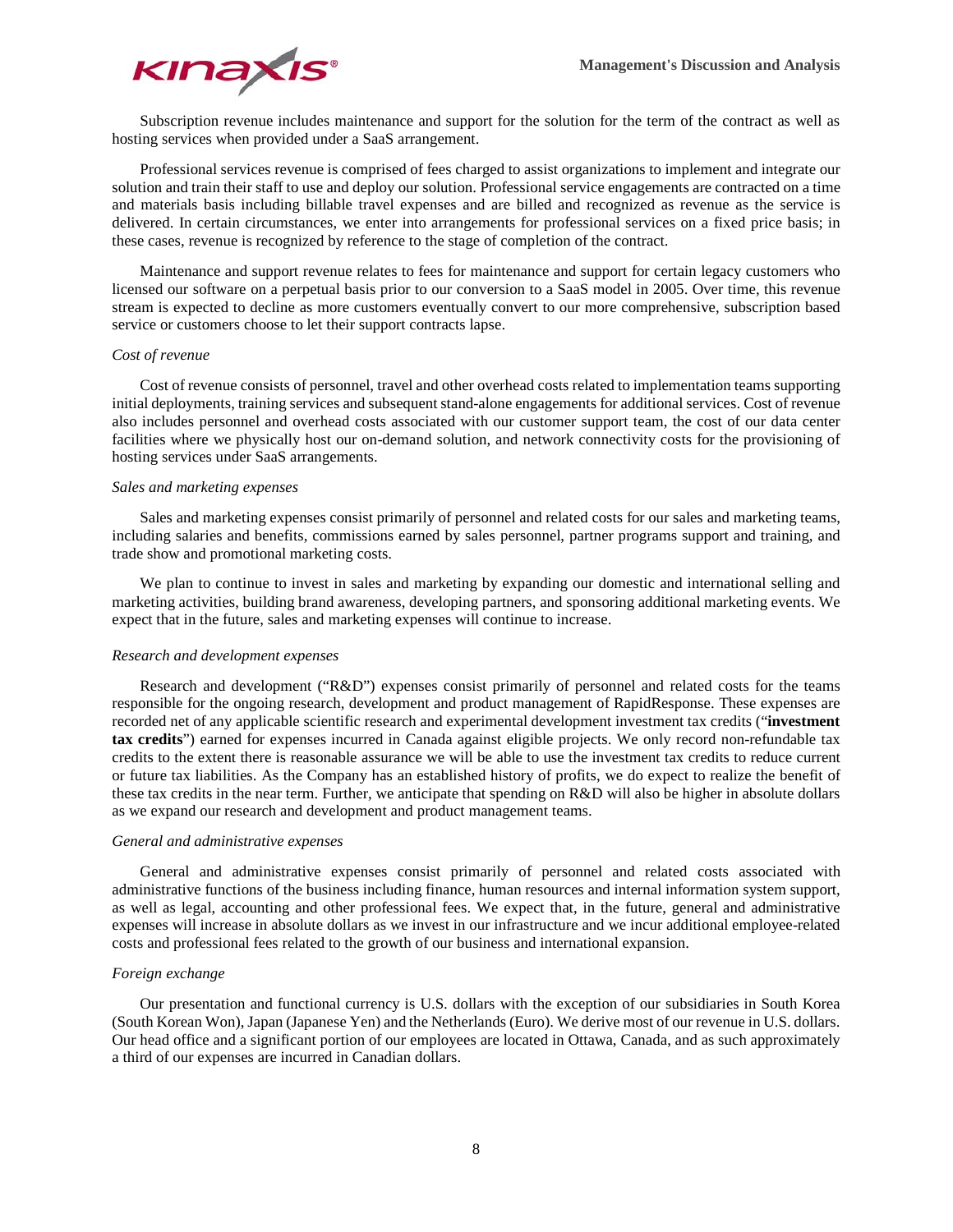

# **Results of Operations**

The following table sets forth a summary of our results of operations for the three and six months ended June 30, 2017 and 2016:

|                                |      | Three months ended<br><b>June 30,</b> |    |                                                           | Six months ended<br><b>June 30,</b> |        |    |        |  |
|--------------------------------|------|---------------------------------------|----|-----------------------------------------------------------|-------------------------------------|--------|----|--------|--|
|                                | 2017 |                                       |    | 2016                                                      |                                     | 2017   |    | 2016   |  |
|                                |      |                                       |    | (In thousands of U.S. dollars, except earnings per share) |                                     |        |    |        |  |
| <b>Statement of Operations</b> |      |                                       |    |                                                           |                                     |        |    |        |  |
|                                | S    | 32,866                                | S  | 28,734                                                    | \$                                  | 65,408 | \$ | 55,766 |  |
|                                |      | 9,985                                 |    | 8,713                                                     |                                     | 20,362 |    | 16,818 |  |
|                                |      | 22,881                                |    | 20,021                                                    |                                     | 45,046 |    | 38.948 |  |
|                                |      | 16,496                                |    | 15,142                                                    |                                     | 33,660 |    | 28,863 |  |
|                                |      | 6,385                                 |    | 4.879                                                     |                                     | 11,386 |    | 10,085 |  |
|                                |      | (12)                                  |    | (188)                                                     |                                     | (23)   |    | 78     |  |
|                                |      | 310                                   |    | 59                                                        |                                     | 477    |    | 133    |  |
|                                |      | 6,683                                 |    | 4,750                                                     |                                     | 11,840 |    | 10,296 |  |
|                                |      | 1,043                                 |    | 1,510                                                     |                                     | 2,974  |    | 3,687  |  |
|                                | \$   | 5,640                                 | \$ | 3,240                                                     | \$                                  | 8,866  | \$ | 6,609  |  |
|                                | \$   | 8,037                                 | \$ | 5,090                                                     | \$                                  | 13,979 | \$ | 10,739 |  |
|                                | \$   | 9,600                                 | \$ | 7,272                                                     | \$                                  | 18,105 | \$ | 15,278 |  |
|                                | \$   | 0.22                                  | \$ | 0.13                                                      | \$                                  | 0.35   | \$ | 0.27   |  |
|                                | \$   | 0.21                                  | S  | 0.13                                                      | S                                   | 0.34   | S  | 0.26   |  |
|                                | \$   | 0.30                                  | \$ | 0.20                                                      |                                     | 0.53   | S  | 0.42   |  |

| As at         | As at                          |
|---------------|--------------------------------|
| June 30, 2017 | December 31, 2016              |
|               | (In thousands of U.S. dollars) |
| \$188,013     | \$168,292                      |
| 69.496        | 68,656                         |
| 1.097         | 1.430                          |

Note:

(1) Adjusted profit, Adjusted EBITDA and Adjusted diluted earnings per share are non-IFRS measures. See "Non-IFRS Measures". For a reconciliation of these measures to the closest IFRS measure, where a comparable IFRS measure exists, see "Reconciliation of Non-IFRS Measures" below.

## **Reconciliation of Non-IFRS Measures**

## *Adjusted profit and Adjusted diluted earnings per share*

Adjusted profit represents profit adjusted to exclude our equity compensation plans. Adjusted diluted earnings per share represents diluted earnings per share using Adjusted profit. We use Adjusted profit and Adjusted diluted earnings per share to measure our performance as these measures better align with our results and improve comparability against our peers.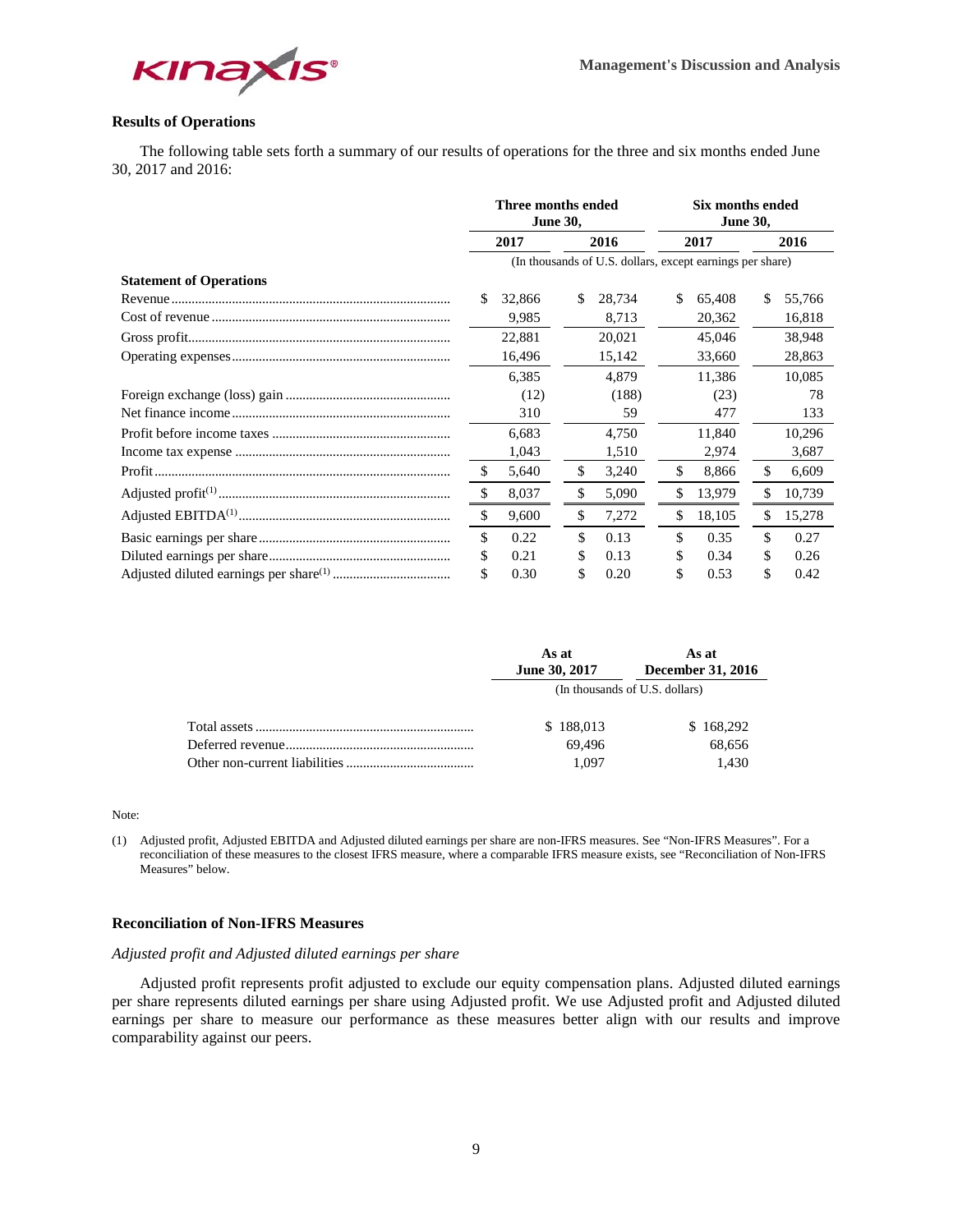

# *Adjusted EBITDA*

Adjusted EBITDA represents profit adjusted to exclude our equity compensation plans, income tax expense, depreciation, foreign exchange loss (gain) and net financing (income) expense. We use Adjusted EBITDA to provide readers with a supplemental measure of our operating performance and thus highlight trends in our core business that may not otherwise be apparent when relying solely on IFRS financial measures.

We believe that securities analysts, investors and other interested parties frequently use non-IFRS measures in the evaluation of issuers. Management also uses non-IFRS measures in order to facilitate operating performance comparisons from period to period, prepare annual operating budgets and assess our ability to meet our capital expenditure and working capital requirements.

We have reconciled Adjusted profit and Adjusted EBITDA to the most comparable IFRS financial measure as follows:

|                                | Three months ended<br><b>June 30,</b> |       |    |       |                                                    |        | Six months ended<br><b>June 30,</b> |        |  |  |  |
|--------------------------------|---------------------------------------|-------|----|-------|----------------------------------------------------|--------|-------------------------------------|--------|--|--|--|
|                                | 2017                                  |       |    | 2016  |                                                    | 2017   |                                     | 2016   |  |  |  |
|                                |                                       |       |    |       | (In thousands of U.S. dollars, except percentages) |        |                                     |        |  |  |  |
| <b>Statement of Operations</b> |                                       |       |    |       |                                                    |        |                                     |        |  |  |  |
|                                | \$                                    | 5.640 | \$ | 3.240 | \$.                                                | 8.866  | \$                                  | 6.609  |  |  |  |
|                                |                                       | 2,397 |    | 1,850 |                                                    | 5,113  |                                     | 4,130  |  |  |  |
|                                | -S                                    | 8,037 | \$ | 5,090 | \$                                                 | 13.979 |                                     | 10,739 |  |  |  |
|                                |                                       | 1.043 |    | 1.510 |                                                    | 2.974  |                                     | 3.687  |  |  |  |
|                                |                                       | 818   |    | 543   |                                                    | 1,606  |                                     | 1,063  |  |  |  |
|                                |                                       | 12    |    | 188   |                                                    | 23     |                                     | (78)   |  |  |  |
|                                |                                       | (310) |    | (59)  |                                                    | (477)  |                                     | (133)  |  |  |  |
|                                |                                       | 1,563 |    | 2,182 |                                                    | 4,126  |                                     | 4,539  |  |  |  |
|                                | \$.                                   | 9,600 | \$ | 7,272 |                                                    | 18,105 |                                     | 15,278 |  |  |  |
|                                |                                       | 29%   |    | 25%   |                                                    | 28%    |                                     | 27%    |  |  |  |

#### *Revenue*

|                         | Three months ended<br><b>June 30,</b> |          | 2016 to<br>2017 |                                                    | Six months ended<br><b>June 30,</b> |               |  |
|-------------------------|---------------------------------------|----------|-----------------|----------------------------------------------------|-------------------------------------|---------------|--|
|                         | 2017                                  | 2016     | $\frac{0}{0}$   | 2017                                               | 2016                                | $\frac{6}{9}$ |  |
|                         |                                       |          |                 | (In thousands of U.S. dollars, except percentages) |                                     |               |  |
| Revenue                 |                                       |          |                 |                                                    |                                     |               |  |
|                         | \$ 24,202                             | \$19,935 | 21%             | 48.056<br>S.                                       | 38.425<br>S.                        | 25%           |  |
| Professional services   | 8.395                                 | 8.538    | $(2\%)$         | 16.836                                             | 16,842                              | 0%            |  |
| Maintenance and support | 269                                   | 261      | 3%              | 516                                                | 499                                 | 3%            |  |
|                         | 32,866                                | 28.734   | 14%             | 65.408                                             | 55,766                              | 17%           |  |

Total revenue for the second quarter of 2017 was \$32.9 million or an increase of 14% compared to the same period in 2016. For the six months ended June 30, 2017 total revenue was \$65.4 million compared to \$55.8 million for the same period in 2016, representing an increase of 17%.

### *Subscription revenue*

Subscription revenue for the three months ended June 30, 2017 was \$24.2 million, up from \$19.9 million for the same period in 2016, for an increase of 21% or \$4.3 million. For the six months ended June 30, 2017, subscription revenue was \$48.1 million or 25% higher than the same six month period in 2016. Subscription revenue increased \$4.3 million for the second quarter and \$9.7 million for the first six months compared to the prior year due to contracts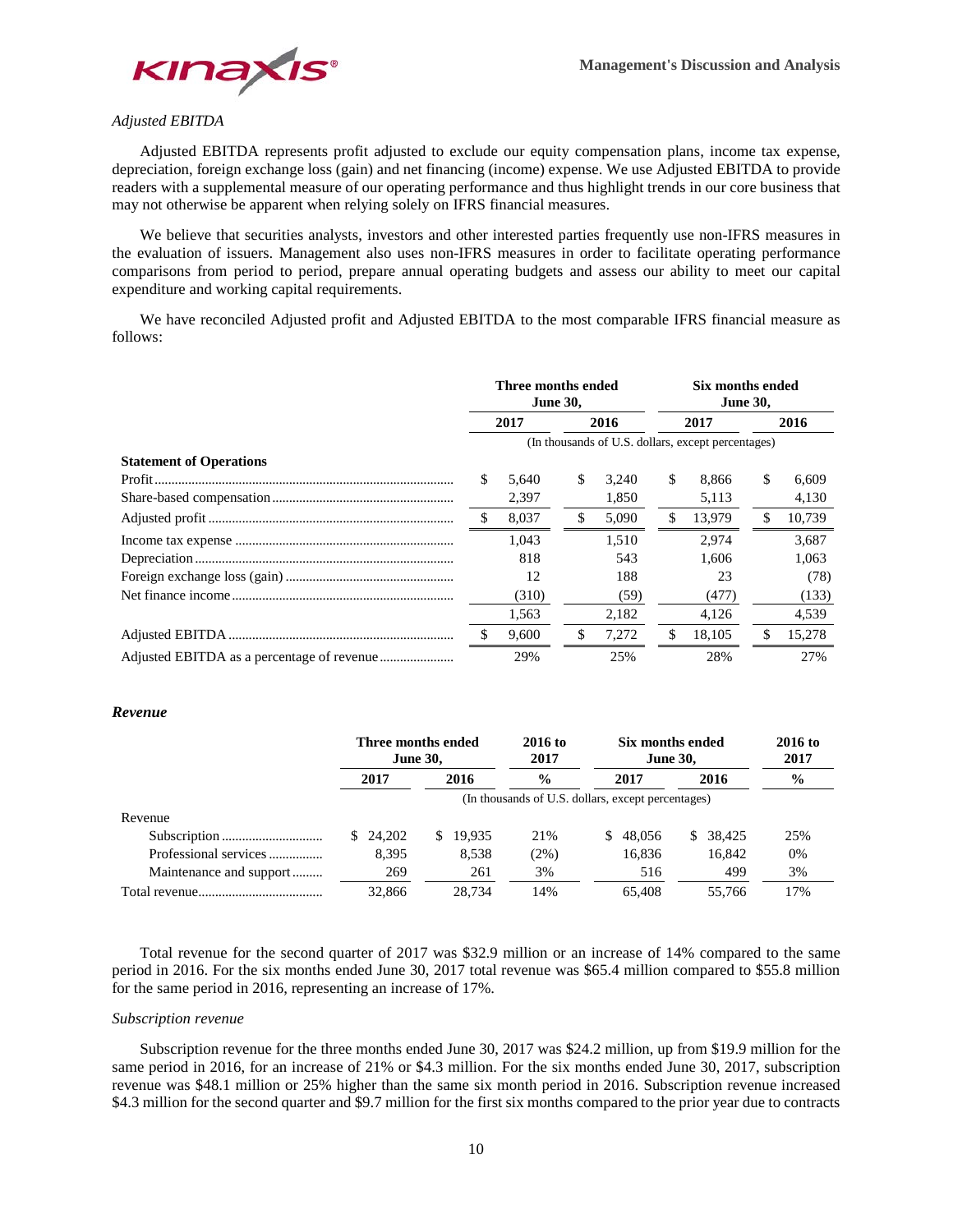

secured with new customers in the last twelve months, as well as expansion of existing customer subscriptions. During the second quarter, an Asian-based customer that we have been working with for over one year defaulted on its contract obligations. We are actively working to resolve this situation and have retained all our rights including termination for default. We did not recognize subscription revenue in the second quarter beyond payments received from this customer, the effect of which was to reduce comparative subscription revenue for the three and six months ended June 30, 2017 by approximately \$1.0 million.

## *Professional services revenue*

Professional services revenue varies quarter to quarter due to the size, timing and scheduling of customer engagements and the level of partner engagements. Professional services revenue for the second quarter of 2017 decreased \$0.1 million or 2% to \$8.4 million from \$8.5 million for the same period in 2016. For the six months ended June 30, 2017, professional services revenue was consistent with the same period in 2016 at \$16.8 million. Professional services revenue was lower for the quarter and flat for the year to date compared with the prior year due to the significant increase in our partners assuming deployment activity and the related professional services revenue.

## *Maintenance and support revenue*

Maintenance and support revenue was \$0.3 million for the second quarter of both 2017 and 2016. Maintenance and support revenue was \$0.5 million for the first half of both 2017 and 2016. We expect maintenance and support revenue to continue to account for less than 1% of total revenue.

## *Cost of Revenue*

|      | Three months ended<br><b>June 30,</b> |  |        | 2016 to<br>2017                                    | Six months ended<br><b>June 30,</b> | 2016 to<br>2017 |        |               |
|------|---------------------------------------|--|--------|----------------------------------------------------|-------------------------------------|-----------------|--------|---------------|
| 2017 |                                       |  | 2016   | $\frac{0}{0}$                                      | 2016<br>2017                        |                 |        | $\frac{6}{9}$ |
|      |                                       |  |        | (In thousands of U.S. dollars, except percentages) |                                     |                 |        |               |
|      | 9,985                                 |  | 8.713  | 15%                                                | 20,362                              |                 | 16.818 | 21%           |
|      | 22.881                                |  | 20,021 | 14%                                                | 45,046                              |                 | 38,948 | 16%           |
|      | 70%                                   |  | 70%    |                                                    | 69%                                 |                 | 70%    |               |

Cost of revenue for the second quarter of 2017 increased \$1.3 million or 15% to \$10.0 million from \$8.7 million for the same period in 2016. For the six months ended June 30, 2017, cost of revenue increased 21% to \$20.4 million from \$16.8 million for the same period in 2016. The increase in costs was due to an increase in headcount and related compensation costs, which was driven by our customer growth and global expansion. The increase in costs also reflects increased use of third party providers as we continue to leverage our partners' expertise in support customer engagements. Higher depreciation and operating costs associated with the expansion of the data center capacity to support new and ongoing customer engagements as well as our expansion in Korea were also incurred for the first six months of 2017 compared to the same period in 2016.

Gross profit for the three and six months ended June 30, 2017 was \$22.9 million and \$45.0 million respectively, compared to \$20.0 million and \$38.9 million for the same periods in 2016. Gross profit as a percentage of revenue was 70% in the second quarter of 2017, consistent with the same period of 2016. For the six months ended June 30, 2017, gross profit as a percentage of revenue decreased to 69% from 70% in the same period of 2016. The percentage decrease for the six months ended June 30, 2017 was due to the increase in cost of revenue from investments in additional headcount, the use of third party providers, and the expansion of data center capability incurred in the first quarter of fiscal 2017 compared to the same period in 2016.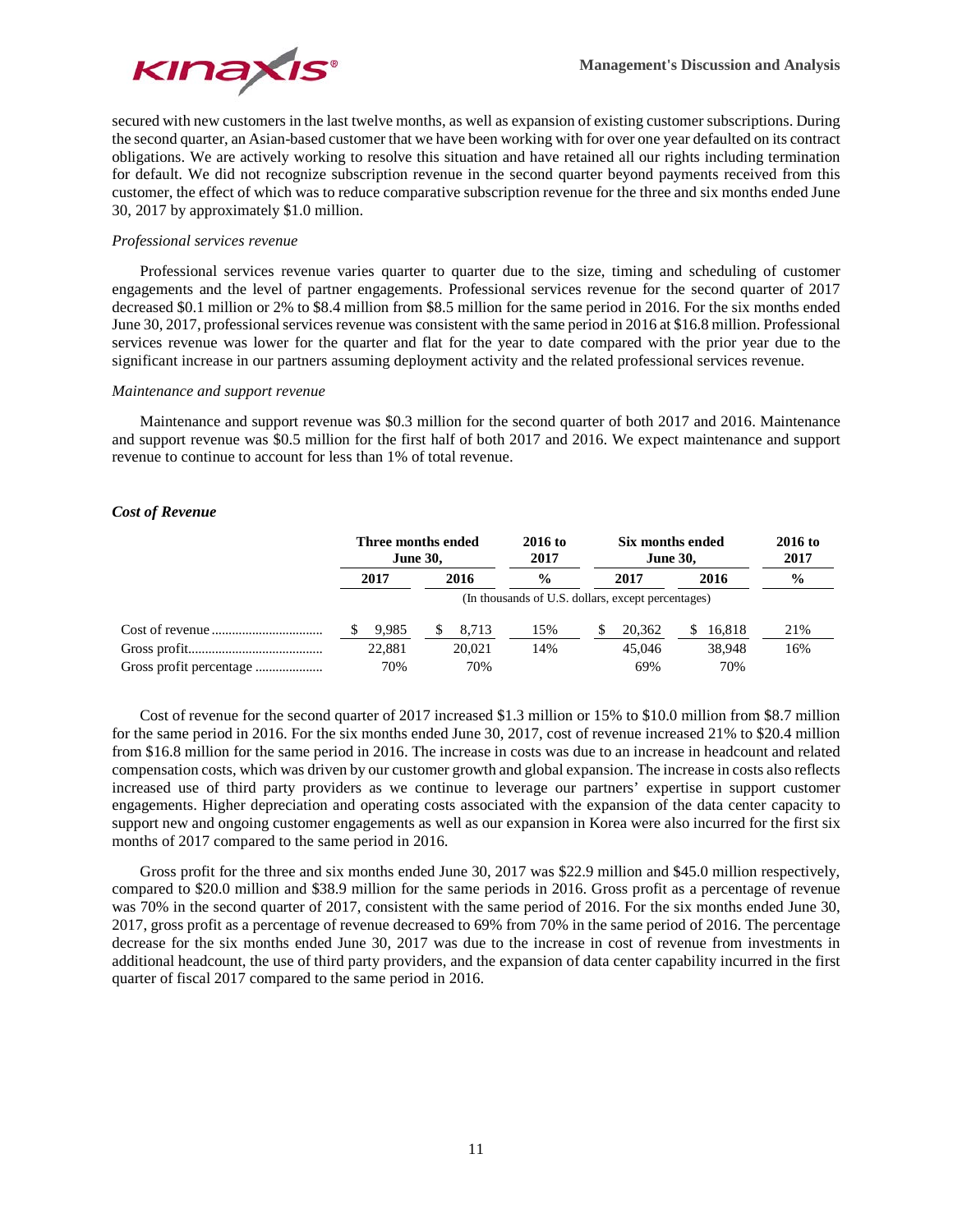

# *Selling and Marketing Expenses*

|                            | Three months ended<br><b>June 30,</b> |       |  | 2016 to<br>2017 | Six months ended<br><b>June 30,</b>                |  |          | 2016 to<br>2017 |               |
|----------------------------|---------------------------------------|-------|--|-----------------|----------------------------------------------------|--|----------|-----------------|---------------|
|                            |                                       | 2017  |  | 2016            | $\frac{0}{0}$                                      |  | 2017     | 2016            | $\frac{0}{0}$ |
|                            |                                       |       |  |                 | (In thousands of U.S. dollars, except percentages) |  |          |                 |               |
|                            |                                       | 7.367 |  | \$ 7.783        | (5%)                                               |  | \$14,298 | \$13,762        | 4%            |
| As a percentage of revenue |                                       | 22%   |  | 27%             |                                                    |  | 22%      | 25%             |               |

Selling and marketing expenses for the second quarter of 2017 decreased \$0.4 million or 5% to \$7.4 million from \$7.8 million in the second quarter of 2016. For the six months ended June 30, 2017, selling and marketing expenses increased \$0.5 million or 4% to \$14.3 million from \$13.8 million for the same period in 2016. Selling and marketing expenses increased due to higher headcount and related compensation to support our investment in our knowledge services organization. An increase in share-based compensation and additional investment in marketing programs, sponsored conferences and events, also contributed to the increase during the first six months of 2017 compared to the same period in 2016. These increases were offset by a decrease in sales commission expenses compared to the prior period due to timing of securing new contracts. Our policy is to expense sales costs related to new or expanded customer arrangements on commencement of the related revenue.

As a percentage of revenue, selling and marketing expenses decreased by 5% to 22% in the second quarter of 2017 and decreased by 3% to 22% for the six months ended June 30, 2017, reflecting the higher growth rate of revenue. Selling and marketing expenses will vary from quarter to quarter due to the timing of marketing programs and events and the timing of closing of customer contracts and related variable compensation.

## *Research and Development Expenses*

|                                  | Three months ended<br><b>June 30,</b> |       |   | $2016$ to<br>2017 | Six months ended<br><b>June 30,</b>                | $2016$ to<br>2017 |    |        |      |
|----------------------------------|---------------------------------------|-------|---|-------------------|----------------------------------------------------|-------------------|----|--------|------|
|                                  | 2017                                  |       |   | 2016              | $\frac{6}{9}$                                      | 2017              |    | 2016   | $\%$ |
|                                  |                                       |       |   |                   | (In thousands of U.S. dollars, except percentages) |                   |    |        |      |
| Research and development – gross | S.                                    | 6,422 | S | 5.238             | 23%                                                | \$<br>12.981      | S. | 10,314 | 26%  |
| Less: Investment tax credits     |                                       | (548) |   | (502)             | 9%                                                 | (884)             |    | (841)  | 5%   |
|                                  |                                       | 5.874 |   | 4.736             | 24%                                                | 12.097            |    | 9.473  | 28%  |
| As a percentage of revenue       |                                       |       |   |                   |                                                    |                   |    |        |      |
|                                  |                                       | 20%   |   | 18%               |                                                    | 20%               |    | 18%    |      |
|                                  |                                       | 18%   |   | 16%               |                                                    | 18%               |    | 17%    |      |

Gross research and development expenses for the second quarter of 2017 increased \$1.2 million or 23% to \$6.4 million and for the six months ended June 30, 2017 increased \$2.7 million or 26% to \$13.0 million, compared to the same periods in 2016. The increase in research and development expenses was due to an increase in headcount and related compensation costs. The investment in headcount supports ongoing programs to develop the RapidResponse product and solution offering and our knowledge solutions for new and existing customers. Investment tax credits earned on research and development activity in Canada increased 9% in the second quarter of 2017 to \$0.5 million and 5% for the first six months of 2017 to \$0.9 million, compared to the same periods in 2016. The increase in tax credits recognized was due to an increase in research and development activity. As a percentage of revenues, gross research and development expenses were 20% for the second quarter and year to date of 2017 compared to 18% for the same periods in 2016. Net research and development expenses as a percentage of revenue for the second quarter and year to date of 2017 was 18%, compared to 16% for the second quarter of 2016 and 17% for the year to date of 2016. These increases reflect the growth in product development expenses for the three and six months ended June 30, 2017.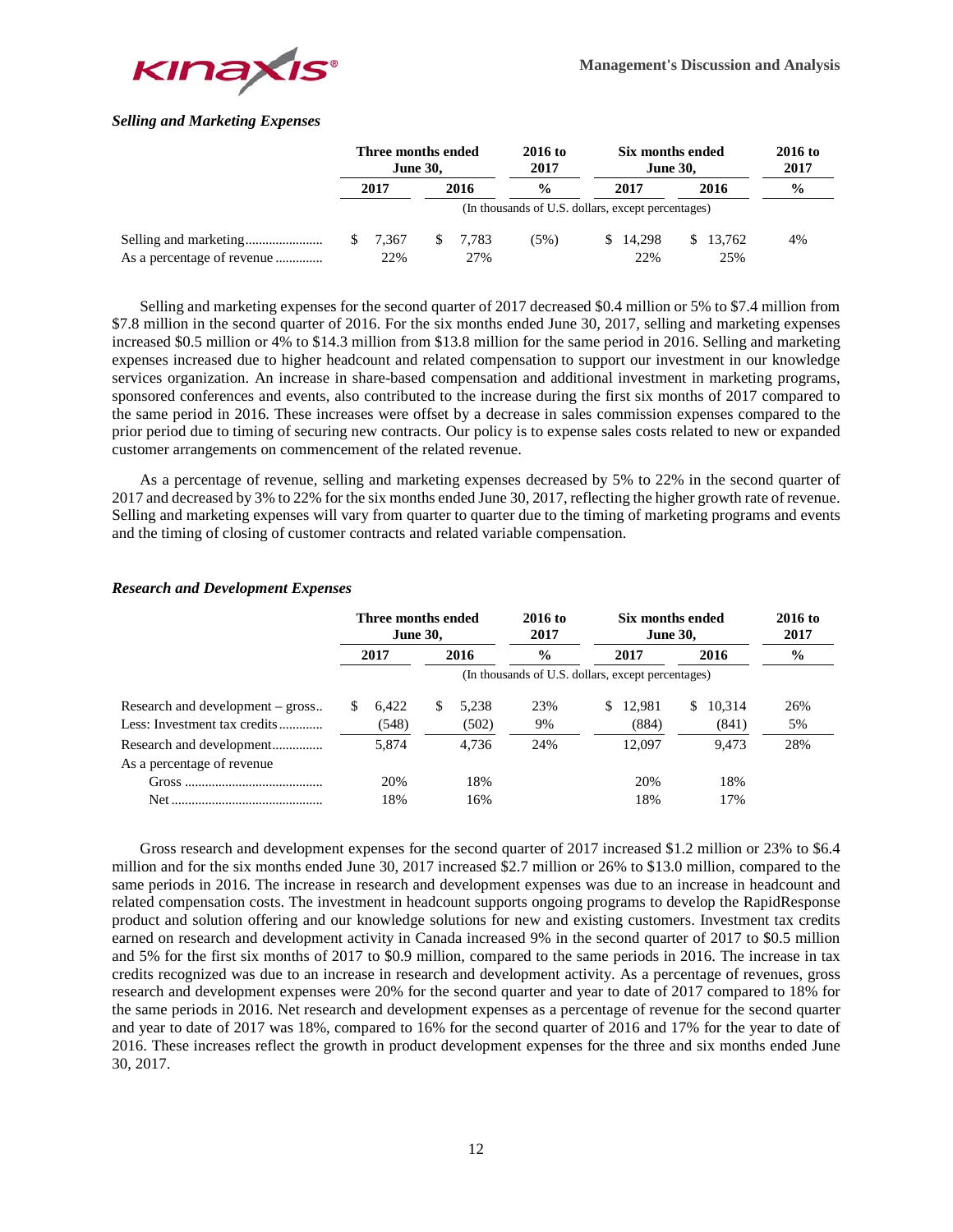

## *General and Administrative Expenses*

|                            | Three months ended<br><b>June 30.</b> |       |    | 2016 to<br>2017 | Six months ended<br><b>June 30.</b>                |  |          |   | 2016 to<br>2017 |               |
|----------------------------|---------------------------------------|-------|----|-----------------|----------------------------------------------------|--|----------|---|-----------------|---------------|
|                            |                                       | 2017  |    | 2016            | $\frac{0}{0}$                                      |  | 2017     |   | 2016            | $\frac{6}{9}$ |
|                            |                                       |       |    |                 | (In thousands of U.S. dollars, except percentages) |  |          |   |                 |               |
| General and administrative |                                       | 3.255 | S. | 2.623           | 24%                                                |  | \$ 7.265 | S | 5.628           | 29%           |
| As a percentage of revenue |                                       | 10%   |    | 9%              |                                                    |  | $1\%$    |   | 10%             |               |

For the second quarter of 2017, general and administrative expenses increased \$0.7 million or 24% to \$3.3 million from \$2.6 million for the same period in 2016. For the six months ended June 30, 2017, general and administrative expenses increased \$1.7 million or 29% to \$7.3 million from \$5.6 million for the same period in 2016. The increase in general and administrative expenses was due to an increase in share-based payments, as well as allowances for overdue accounts recorded in the first quarter of 2017 and comparatively higher information technology, legal, compliance, and consulting costs supporting our growth. As a percentage of revenue, general and administrative expenses were 10% for the second quarter and 11% for the year to date of 2017 compared to 9% and 10% for the same periods in 2016.

## *Other Income and Expense*

The following table provides a breakdown of other income and expense by type:

|                              | Three months ended<br><b>June 30,</b> |      |  | 2016 to<br>2017 | Six months ended<br><b>June 30,</b>                |      |   | 2016 to<br>2017 |               |
|------------------------------|---------------------------------------|------|--|-----------------|----------------------------------------------------|------|---|-----------------|---------------|
|                              |                                       | 2017 |  | 2016            | $\frac{0}{0}$                                      | 2017 |   | 2016            | $\frac{6}{9}$ |
|                              |                                       |      |  |                 | (In thousands of U.S. dollars, except percentages) |      |   |                 |               |
| Other income (expense)       |                                       |      |  |                 |                                                    |      |   |                 |               |
| Foreign exchange gain (loss) |                                       | (12) |  | (188)           | $(94\%)$                                           | (23) | S | 78              | (1)           |
| Net finance income           |                                       | 310  |  | 59              | 425%                                               | 477  |   | 133             | 259%          |
| Total other income (expense) |                                       | 298  |  | 129)            | (1)                                                | 454  |   | 211             | 115%          |

Note:

(1) The percentage change has been excluded as it is not meaningful.

For the three months ended June 30, 2017, total other income was \$0.3 million compared to a total other expense of \$0.1 million for the same period in 2016. For the six months ended June 30, 2017, total other income was \$0.5 million compared to \$0.2 million for the same period in 2016. The increase in other income is due to an increase in interest income earned on the increased cash position during the first six months of 2017.

## *Income Taxes*

|  | Three months ended<br><b>June 30,</b> |      |                    | 2016 to<br>2017                                    | Six months ended<br><b>June 30,</b> | 2016 to<br>2017 |               |         |
|--|---------------------------------------|------|--------------------|----------------------------------------------------|-------------------------------------|-----------------|---------------|---------|
|  | 2017                                  | 2016 |                    | $\frac{0}{0}$                                      | 2017                                | 2016            | $\frac{0}{0}$ |         |
|  |                                       |      |                    | (In thousands of U.S. dollars, except percentages) |                                     |                 |               |         |
|  | $\frac{1.043}{ }$                     |      | $\frac{\$}{1.510}$ | $(31\%)$                                           | $\frac{\$}{2.974}$                  | S.              | 3.687         | $19\%)$ |

For the three and six months ended June 30, 2017, income tax expense of \$1.0 million and \$3.0 million was recognized, compared to \$1.5 million and \$3.7 million for the same periods in 2016. As a percentage of profit before income taxes, income tax expense for the six months ended June 30, 2017 was 25% compared to 36% for the six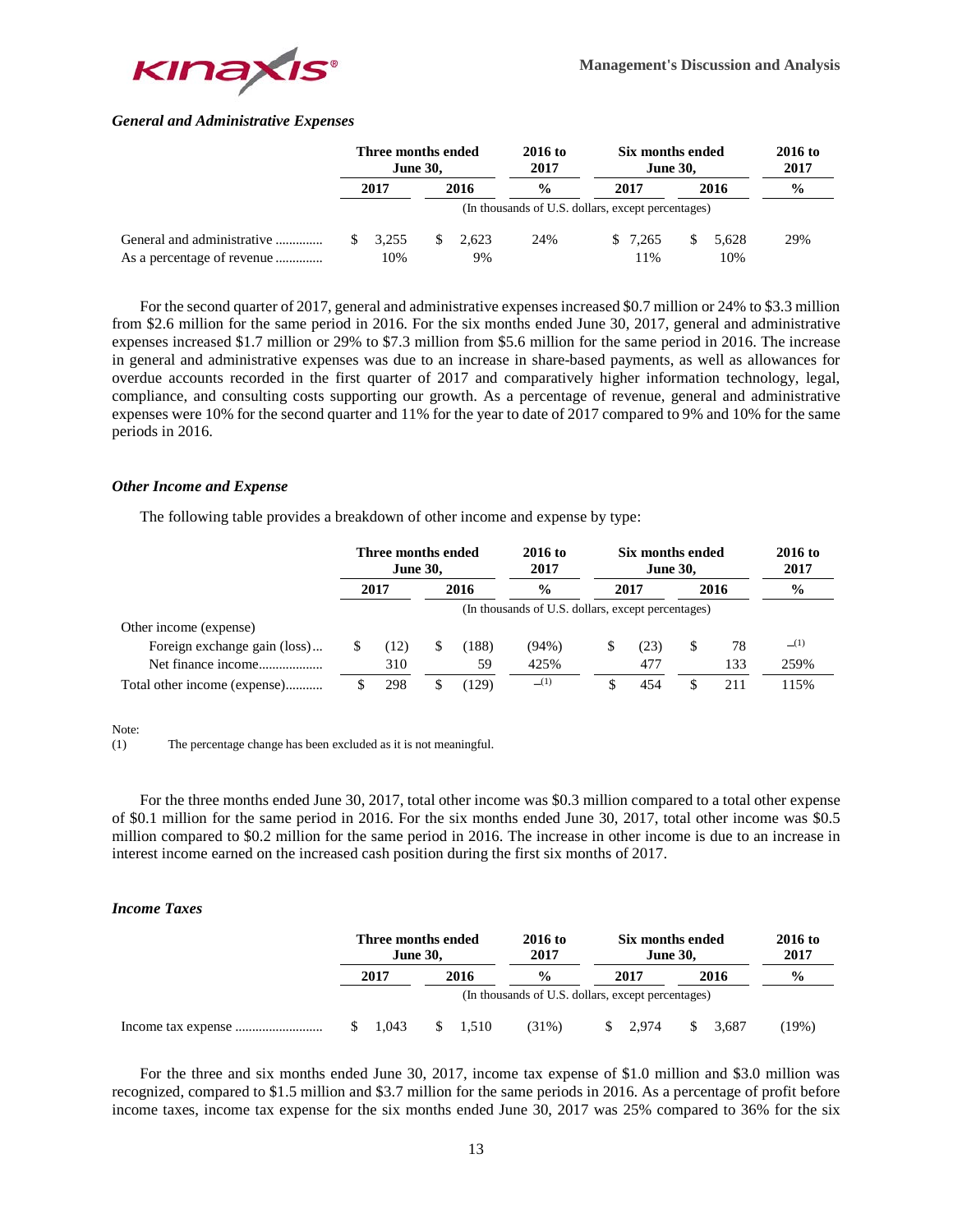

months ended June 30, 2016. The decrease in income tax expense for the three and six months ended June 30, 2017 compared to the same periods of 2016 was due to one-time adjustments to filed positions and estimates included in tax provisions, as well as foreign exchange losses incurred upon converting results to Canadian dollars for Canadian tax purposes. The percentage of profit before income taxes is generally higher than statutory income tax rates in Canada due primarily to share-based payments expense incurred not considered deductible for income tax purposes in Canada.

## *Profit*

|                                              | Three months ended<br><b>June 30,</b> |              | $2016$ to<br>2017 |               | Six months ended<br><b>June 30.</b> |                                                                           | $2016$ to<br>2017 |    |               |     |  |  |
|----------------------------------------------|---------------------------------------|--------------|-------------------|---------------|-------------------------------------|---------------------------------------------------------------------------|-------------------|----|---------------|-----|--|--|
|                                              |                                       | 2017<br>2016 |                   | $\frac{0}{0}$ |                                     | 2017                                                                      | 2016              |    | $\frac{6}{9}$ |     |  |  |
|                                              |                                       |              |                   |               |                                     | (In thousands of U.S. dollars, except percentages and earnings per share) |                   |    |               |     |  |  |
|                                              | \$                                    | 5.640        | S.                | 3.240         | 74%                                 | \$                                                                        | 8.866             | \$ | 6.609         | 34% |  |  |
|                                              |                                       | 8.037        |                   | 5.090         | 58%                                 |                                                                           | 13.979            |    | 10.739        | 30% |  |  |
|                                              |                                       | 9.600        |                   | 7.272         | 32%                                 |                                                                           | 18,105            |    | 15.278        | 19% |  |  |
|                                              |                                       | 0.22         |                   | 0.13          |                                     |                                                                           | 0.35              |    | 0.27          |     |  |  |
|                                              |                                       | 0.21         |                   | 0.13          |                                     |                                                                           | 0.34              |    | 0.26          |     |  |  |
| Adjusted diluted earnings per<br>share $(1)$ |                                       | 0.30         |                   | 0.20          |                                     |                                                                           | 0.53              |    | 0.42          |     |  |  |

Note:

(1) Adjusted profit, Adjusted EBITDA and Adjusted diluted earnings per share are non-IFRS measures. See "*Non-IFRS Measures*". For a reconciliation of these measures to the closest IFRS measure, where a comparable IFRS measure exists, see "*Reconciliation of Non-IFRS Measures*" above.

Profit for the three months ended June 30, 2017 increased \$2.4 million to \$5.6 million or \$0.22 per basic share and \$0.21 per diluted share, from \$3.2 million or \$0.13 per basic share and diluted share for the same period in 2016. For the year to date, profit increased \$2.3 million to \$8.9 million or \$0.35 per basic share and \$0.34 per diluted share, from \$6.6 million or \$0.27 per basic share and \$0.26 per diluted share for the same period in 2016. The increase in profit was driven primarily by the increase in subscription revenue and decrease in income taxes partially offset by our investment in professional service and data center capacity, research and development and an increase in sharebased payments.

Adjusted EBITDA for the second quarter of 2017 was \$9.6 million, an increase of \$2.3 million from \$7.3 million for the same period in 2016. Adjusted EBITDA for the six months ended June 30, 2017 was \$18.1 million, an increase of \$2.8 million from \$15.3 million for the same period in 2016. The increase in adjusted EBITDA was due to a higher growth of revenue compared to operating expenses excluding share-based compensation.

## *Key Balance Sheet Items*

|                   | As at                | As at                          |
|-------------------|----------------------|--------------------------------|
|                   | <b>June 30, 2017</b> | <b>December 31, 2016</b>       |
|                   |                      | (In thousands of U.S. dollars) |
|                   | \$188,013            | \$168,292                      |
| Total liabilities | 80,272               | 80.581                         |

An analysis of the key balance sheet items driving the change in total assets and liabilities is as follows: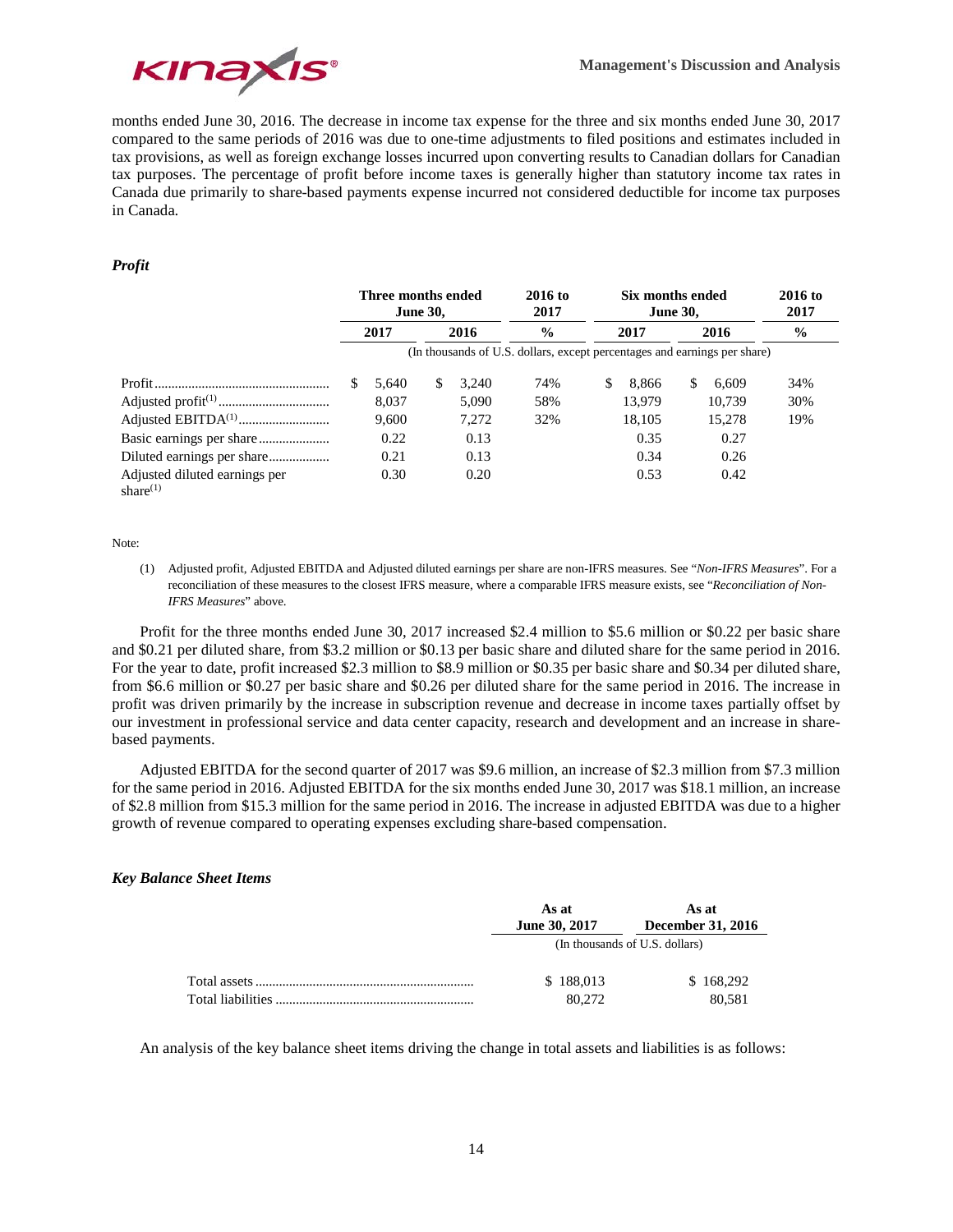

*Trade and other receivables*

| As at<br><b>June 30, 2017</b>  | As at<br><b>December 31, 2016</b> |  |  |
|--------------------------------|-----------------------------------|--|--|
| (In thousands of U.S. dollars) |                                   |  |  |
| \$21.928                       | \$23.820                          |  |  |

Trade and other receivables were \$21.9 million at June 30, 2017, a decrease of \$1.9 million compared to \$23.8 million at December 31, 2016. The decrease in trade and other receivables was due to timing of billings and collections on receivables, which can have a significant impact on the balance at any point in time due to the timing of the annual subscription billing cycle for each customer and when new customer contracts are secured. The aging of trade receivables is generally current. We have an allowance for doubtful accounts of \$0.5 million as at June 30, 2017.

## *Investment tax credits*

| As at<br>June 30, 2017 | As at<br>December 31, 2016     |       |  |
|------------------------|--------------------------------|-------|--|
|                        | (In thousands of U.S. dollars) |       |  |
|                        |                                | 1,583 |  |
| 1.597                  |                                | 755   |  |

Investment tax credits receivable have decreased to \$nil as at June 30, 2017 compared to \$1.6 million as at December 30, 2016 due to the receipt of the tax credits during the second quarter of 2017. Investment tax credits recoverable are the non-refundable portion of investment tax credits earned. The balance increased \$0.8 million to \$1.6 million at June 30, 2017 from \$0.8 million at December 31, 2016 due to the estimated non-refundable credits earned during the first six months of 2017, offset by utilization of investment tax credits against current income taxes payable.

## *Deferred revenue*

| As at<br><b>June 30, 2017</b>  | As at<br><b>December 31, 2016</b> |  |
|--------------------------------|-----------------------------------|--|
| (In thousands of U.S. dollars) |                                   |  |
| \$ 57,828                      | \$55,458                          |  |
| 11.668                         | 13.198                            |  |
| 69.496                         | 68,656                            |  |

Deferred revenue at June 30, 2017 was \$69.5 million, an increase of \$0.8 million compared to \$68.7 million at December 31, 2016. We generally bill our customers annually in advance for subscriptions resulting in initially recording the amount billed as deferred revenue which is subsequently drawn down to revenue over the term. Deferred revenue increased due to contracts secured with new customers and expansion of existing customer subscriptions. Deferred revenue also varies depending upon the timing of billings for existing and new customer contracts. Deferred revenue relating to subscription term periods beyond one year totaled \$11.7 million at June 30, 2017 compared to \$13.2 million at December 31, 2016.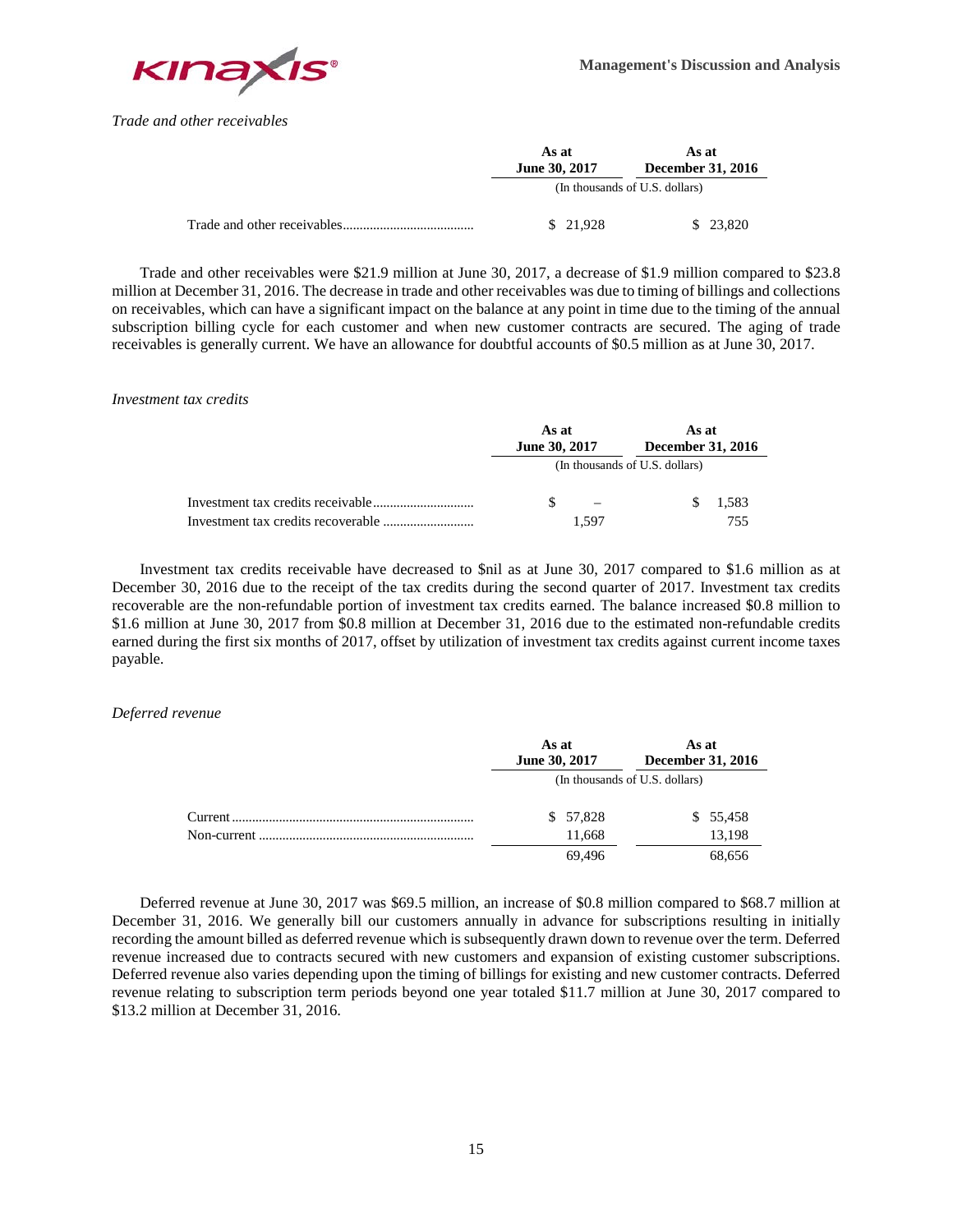

# **Summary of Quarterly Results**

The following table summarizes selected results for the eight most recent completed quarters to June 30, 2017.

|                                                    | Three months ended      |                   |                             |                              |                         |                   |                             |                              |
|----------------------------------------------------|-------------------------|-------------------|-----------------------------|------------------------------|-------------------------|-------------------|-----------------------------|------------------------------|
|                                                    | <b>June 30,</b><br>2017 | March 31,<br>2017 | <b>December</b><br>31, 2016 | <b>September</b><br>30, 2016 | <b>June 30,</b><br>2016 | March 31,<br>2016 | <b>December</b><br>31, 2015 | <b>September</b><br>30, 2015 |
| Revenue:                                           |                         |                   |                             |                              |                         |                   |                             |                              |
|                                                    | \$24,202                | \$23,854          | \$22,660                    | \$20,753                     | \$19,935                | \$18,490          | \$16,963                    | \$16,544                     |
| Professional services                              | 8,395                   | 8,441             | 7,355                       | 8,918                        | 8,538                   | 8,304             | 6,977                       | 6,870                        |
| Maintenance and support                            | 269                     | 247               | 249                         | 250                          | 261                     | 238               | 251                         | 251                          |
|                                                    | 32,866                  | 32,542            | 30,264                      | 29,921                       | 28,734                  | 27,032            | 24,191                      | 23,665                       |
|                                                    | 9,985                   | 10,377            | 9,493                       | 9,466                        | 8,713                   | 8,105             | 6,789                       | 6,862                        |
|                                                    | 22,881                  | 22,165            | 20,771                      | 20,455                       | 20,021                  | 18,927            | 17,402                      | 16,803                       |
|                                                    | 16,496                  | 17,164            | 17,031                      | 16,386                       | 15,142                  | 13,721            | 11,984                      | 10,402                       |
|                                                    | 6,385                   | 5,001             | 3,740                       | 4,069                        | 4,879                   | 5,206             | 5,418                       | 6,401                        |
| Foreign exchange (loss) gain                       | (12)                    | (11)              | (223)                       | (53)                         | (188)                   | 266               | (18)                        | (497)                        |
|                                                    | 310                     | 167               | 78                          | 96                           | 59                      | 74                | 32                          | 30                           |
| Profit before income taxes                         | 6,683                   | 5,157             | 3,595                       | 4,112                        | 4,750                   | 5,546             | 5,432                       | 5,934                        |
|                                                    | 1,043                   | 1,931             | 1,884                       | 1,687                        | 1,510                   | 2,177             | 4,146                       | 2,128                        |
|                                                    | \$5,640                 | \$3,226           | \$1,711                     | \$2,425                      | \$3,240                 | \$3,369           | \$1,286                     | \$3,806                      |
| Share-based compensation                           | 2,397                   | 2,716             | 1,950                       | 2,060                        | 1,850                   | 2,280             | 1,229                       | 1,176                        |
|                                                    | \$8,037                 | \$5,942           | \$3,661                     | \$4,485                      | \$5,090                 | \$5,649           | \$2,515                     | \$4,982                      |
|                                                    | 1,043                   | 1,931             | 1,884                       | 1,687                        | 1,510                   | 2,177             | 4,146                       | 2,128                        |
|                                                    | 818                     | 788               | 748                         | 683                          | 543                     | 520               | 499                         | 461                          |
| Foreign exchange (gain) loss                       | 12                      | 11                | 223                         | 53                           | 188                     | (266)             | 18                          | 497                          |
| Net finance (income) expense                       | (310)                   | (167)             | (78)                        | (96)                         | (59)                    | (74)              | (32)                        | (30)                         |
|                                                    | 1,563                   | 2,563             | 2,777                       | 2,327                        | 2,182                   | 2,357             | 4,631                       | 3,056                        |
|                                                    | \$9,600                 | \$8,505           | \$6,438                     | \$6,812                      | \$7,272                 | \$8,006           | \$7,146                     | \$8,038                      |
|                                                    |                         |                   |                             |                              | \$0.13                  | \$0.14            |                             |                              |
|                                                    | \$0.22                  | \$0.13            | \$0.07                      | \$0.10                       |                         |                   | \$0.05                      | \$0.16                       |
| Diluted earnings per share                         | \$0.21                  | \$0.12            | \$0.07                      | \$0.09                       | \$0.13                  | \$0.13            | \$0.05                      | \$0.15                       |
| Adjusted diluted earnings per share <sup>(1)</sup> | \$0.30                  | \$0.23            | \$0.14                      | \$0.17                       | \$0.20                  | \$0.22            | \$0.10                      | \$0.20                       |

Note:

(1) Adjusted profit, Adjusted EBITDA and Adjusted diluted earnings per share are non-IFRS measures. See "Non-IFRS Measures". For a reconciliation of these measures to the closest IFRS measure, where a comparable IFRS measure exists, see "Reconciliation of Non-IFRS Measures" above.

Subscription revenue has increased steadily over the last eight quarters due to the acquisition of new customers and expansion of existing customers. Professional services revenue varies quarter to quarter due to the size, timing and scheduling of customer engagements. Maintenance and support revenue has remained consistent over the quarters reflecting support contracts with legacy customers with perpetual licenses that continue to be renewed. Cost of revenue has increased as we continue to invest in the capacity to support the growth in our business with gross margin ranging from 68% to 72% of revenue. Operating expenses have increased as we invest in sales, marketing, and product development. In addition to increased investment, our quarterly operating expenses are impacted by timing of sales commissions and marketing events. As a significant component of our operating expenses are denominated in Canadian dollars, fluctuations in the foreign exchange rate with the U.S. dollar have had a positive impact on operating expenses and quarterly profit in fiscals 2015 to 2017.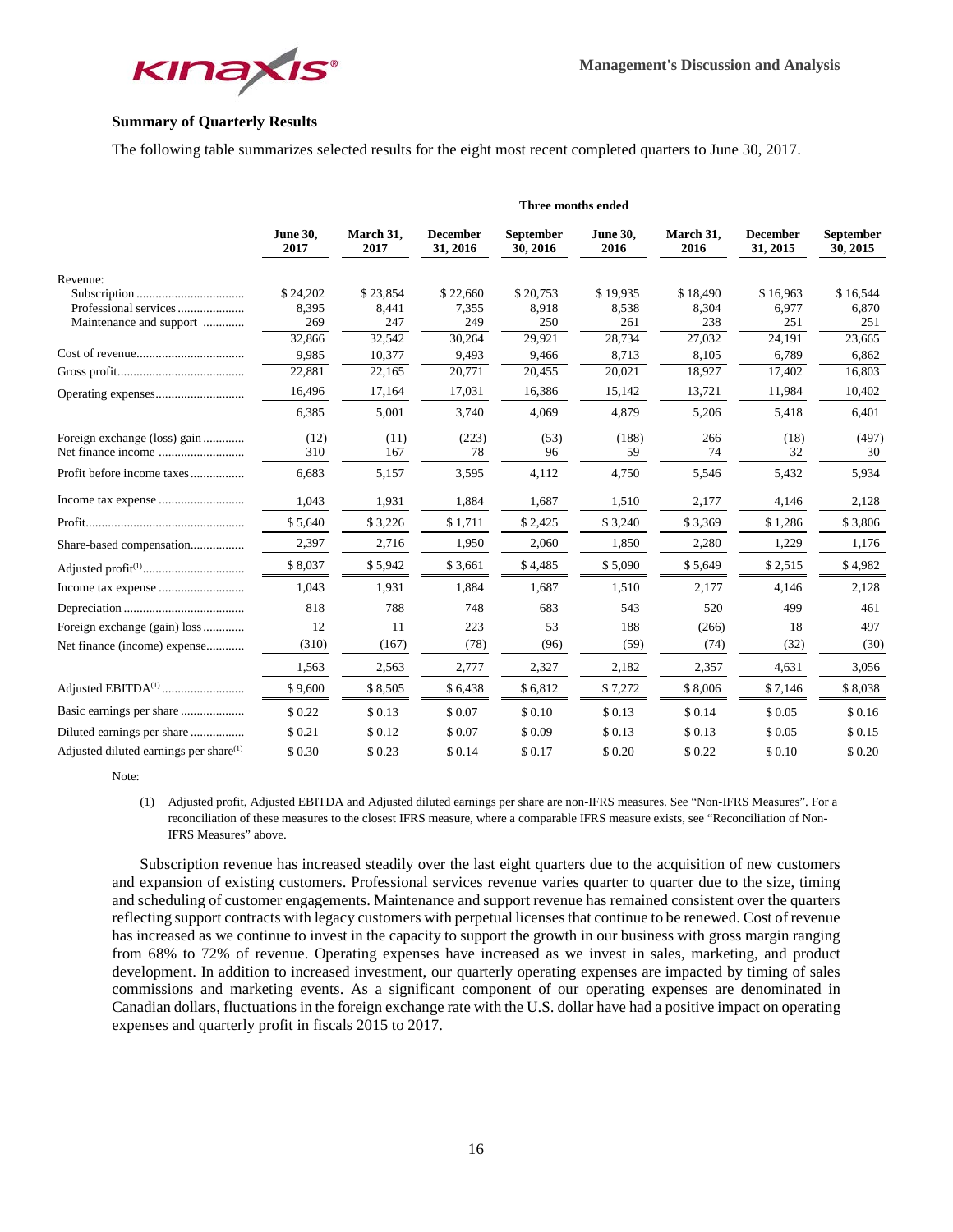

# **Liquidity and Capital Resources**

Our primary source of cash flow is sales of subscriptions for our software and sales of services. Our approach to managing liquidity is to ensure, to the extent possible, that we always have sufficient liquidity to meet our liabilities as they come due. We do so by continuously monitoring cash flow and actual operating expenses compared to budget.

| As at<br><b>June 30, 2017</b>  | As at<br><b>December 31, 2016</b> |  |  |
|--------------------------------|-----------------------------------|--|--|
| (In thousands of U.S. dollars) |                                   |  |  |
| \$150.425                      | \$127.910                         |  |  |

Cash and cash equivalents increased \$22.5 million to \$150.4 million at June 30, 2017 from \$127.9 million at December 31, 2016.

In addition to the cash balances, we have a Cdn. \$20.0 million revolving demand facility available to meet ongoing working capital requirements. Our principal cash requirements are for working capital and capital expenditures. Excluding deferred revenue, working capital at June 30, 2017 was \$167.4 million. Given the ongoing cash generated from operations and our existing cash and credit facilities, we believe there is sufficient liquidity to meet our current financial obligations of \$19.8 million and our longer-term growth.

The following table provides a summary of cash inflows and outflows by activity:

|                                   | Three months ended<br><b>June 30,</b> |         | Six months ended<br><b>June 30,</b> |         |      |          |      |          |
|-----------------------------------|---------------------------------------|---------|-------------------------------------|---------|------|----------|------|----------|
|                                   | 2017                                  |         | 2016                                |         | 2017 |          | 2016 |          |
|                                   |                                       |         | (In thousands of U.S. dollars)      |         |      |          |      |          |
| Cash inflow (outflow) by activity |                                       |         |                                     |         |      |          |      |          |
|                                   |                                       | 7.519   | S                                   | 6.760   |      | \$17,778 | S.   | 15.547   |
|                                   |                                       | (1,327) |                                     | (2,055) |      | (1,644)  |      | (2, 413) |
|                                   |                                       | 1.952   |                                     | 1.395   |      | 5.922    |      | 1,768    |
|                                   |                                       | 292     |                                     | 388     |      | 459      |      | 544      |
|                                   |                                       | 8.436   |                                     | 6.488   |      | 22.515   |      | 15.446   |

#### *Cash provided by operating activities*

Cash generated by operating activities for the three months ended June 30, 2017 was \$7.5 million, up from \$6.8 million for the same period in 2016. The increase was due to an increase in profit, partially offset by an increase in investment tax credits recoverable and a decrease in trade payables and accrued liabilities. Cash generated by operating activities for the six months ended June 30, 2017 was \$17.8 million, up from \$15.5 million for the same period in 2016. The increase was due to an increase in profit, offset by an increase in taxes paid and investment tax credits recoverable.

#### *Cash used in investing activities*

Cash used in investing activities is driven by purchases of property and equipment primarily related to computer equipment for use in our hosting facilities and to support research and development requirements. For the three months ended June 30, 2017, cash used for the purchase of property and equipment was \$1.3 million, a decrease of \$0.8 million from \$2.1 million in 2016. For the six months ended June 30, 2017, cash used for the purchase of property and equipment was \$1.6 million, a decrease of \$0.8 million from \$2.4 million in 2016. Purchases will fluctuate period over period due to timing but we expect to continue to invest in additional property and equipment to support the growth in our customer base and to take advantage of new and advanced technology.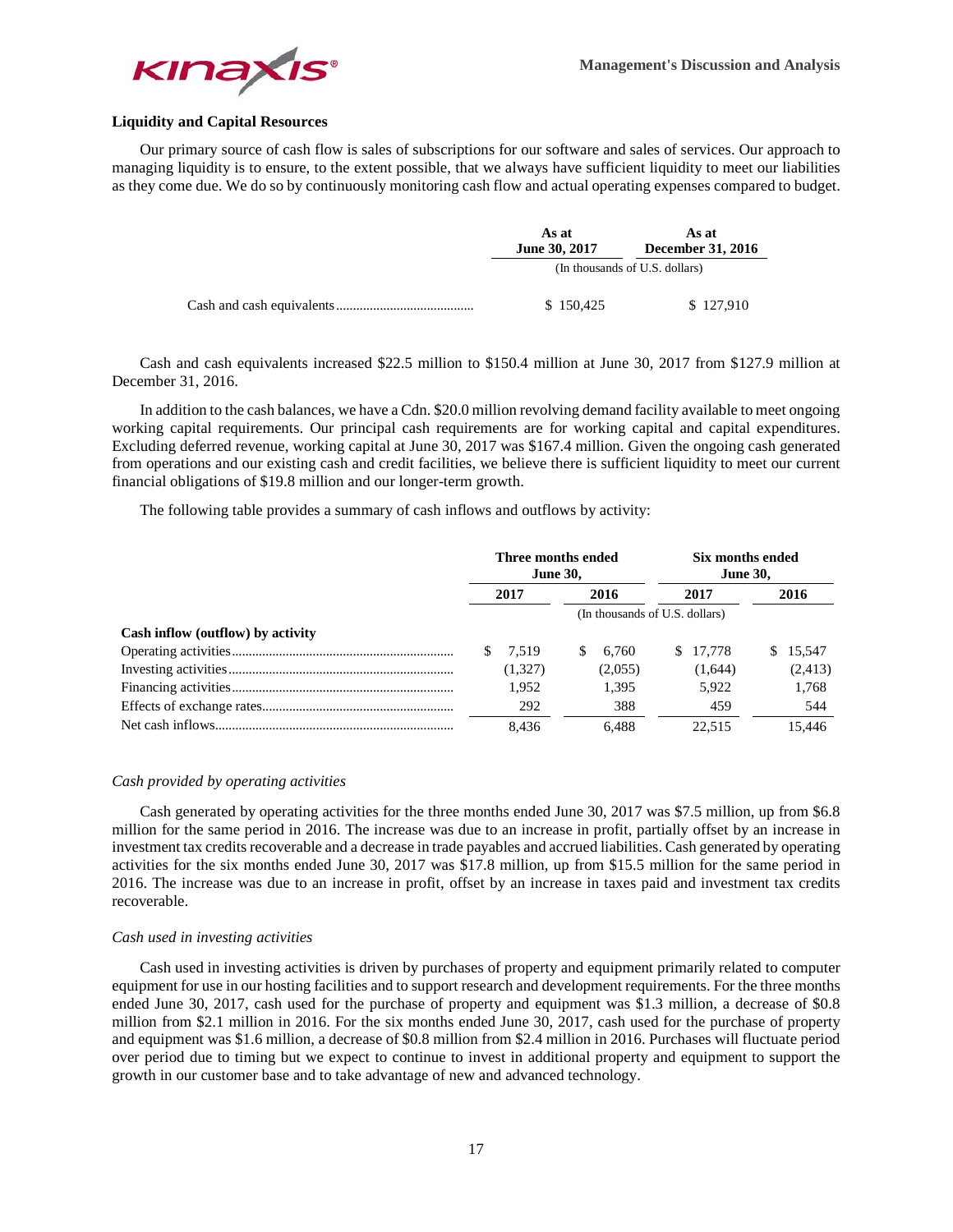

# *Cash provided by financing activities*

Cash provided by financing activities was \$2.0 million and \$5.9 million for the three and six months ended June 30, 2017, respectively compared to \$1.4 million and \$1.8 million for the same periods in 2016. These amounts represent proceeds received upon exercise of options.

## *Revolving Credit Facility and Term Loan*

We have a Cdn. \$20.0 million revolving demand credit facility (the "**Revolving Facility**"). As of June 30, 2017, and as of the date of this MD&A, no amounts have been drawn against the Revolving Facility.

The interest rate on the Revolving Facility is RBC U.S. prime plus 0.50% per annum for U.S. dollar denominated amounts and RBC U.S. base rate plus 0.50% per annum for Canadian dollar denominated amounts. In the event our aggregate borrowings under the Revolving Facility exceed Cdn. \$2.5 million a borrowing limit applies that is based principally on our accounts receivable.

## *Contractual Obligations*

Our operating lease commitments are primarily for office premises and secure data center facilities with expiry dates that range from August 2017 to May 2023. The majority of the lease commitments relate to our head office in Ottawa, Canada, the lease of which expires in May 2023. Given the ongoing cash generated from operations and our existing cash and credit facilities, we believe there is sufficient liquidity to meet our contractual obligations.

The following table summarizes our contractual obligations as at June 30, 2017, including commitments relating to leasing contracts:

|                                                                        | Less than<br>1 year | 1 to<br>3 years | 4 to<br>5 years<br>(In thousands of U.S. dollars) | More than<br>5 years          | <b>Total</b><br>amount |
|------------------------------------------------------------------------|---------------------|-----------------|---------------------------------------------------|-------------------------------|------------------------|
| <b>Commitments</b>                                                     | 2.437<br>\$         | 5.113<br>S.     | \$.<br>2.608                                      | \$.                           | \$10.158               |
| <b>Financial Obligations</b><br>Trade payables and accrued liabilities | 9.679               |                 |                                                   |                               | 9.679                  |
| <b>Total Contractual Obligations </b>                                  | 12.116              | 5.113           | 2.608                                             | S<br>$\overline{\phantom{0}}$ | 19.837                 |

The following table summarizes our contractual obligations as at December 31, 2016, including commitments relating to leasing contracts:

|                                                                        | Less than<br>1 vear    | 1 to<br>3 years | 4 to<br>5 years<br>(In thousands of U.S. dollars) | More than<br>5 years | <b>Total</b><br>amount |
|------------------------------------------------------------------------|------------------------|-----------------|---------------------------------------------------|----------------------|------------------------|
| <b>Commitments</b>                                                     | 1.902<br><sup>\$</sup> | 3.637<br>S.     | 2.424<br>S.                                       | 501<br>S             | 8.464                  |
| <b>Financial Obligations</b><br>Trade payables and accrued liabilities | 10.495                 |                 |                                                   |                      | 10.495                 |
| <b>Total Contractual Obligations </b>                                  | 12.397                 | 3.637           | 2.424                                             | 501                  | 18.959                 |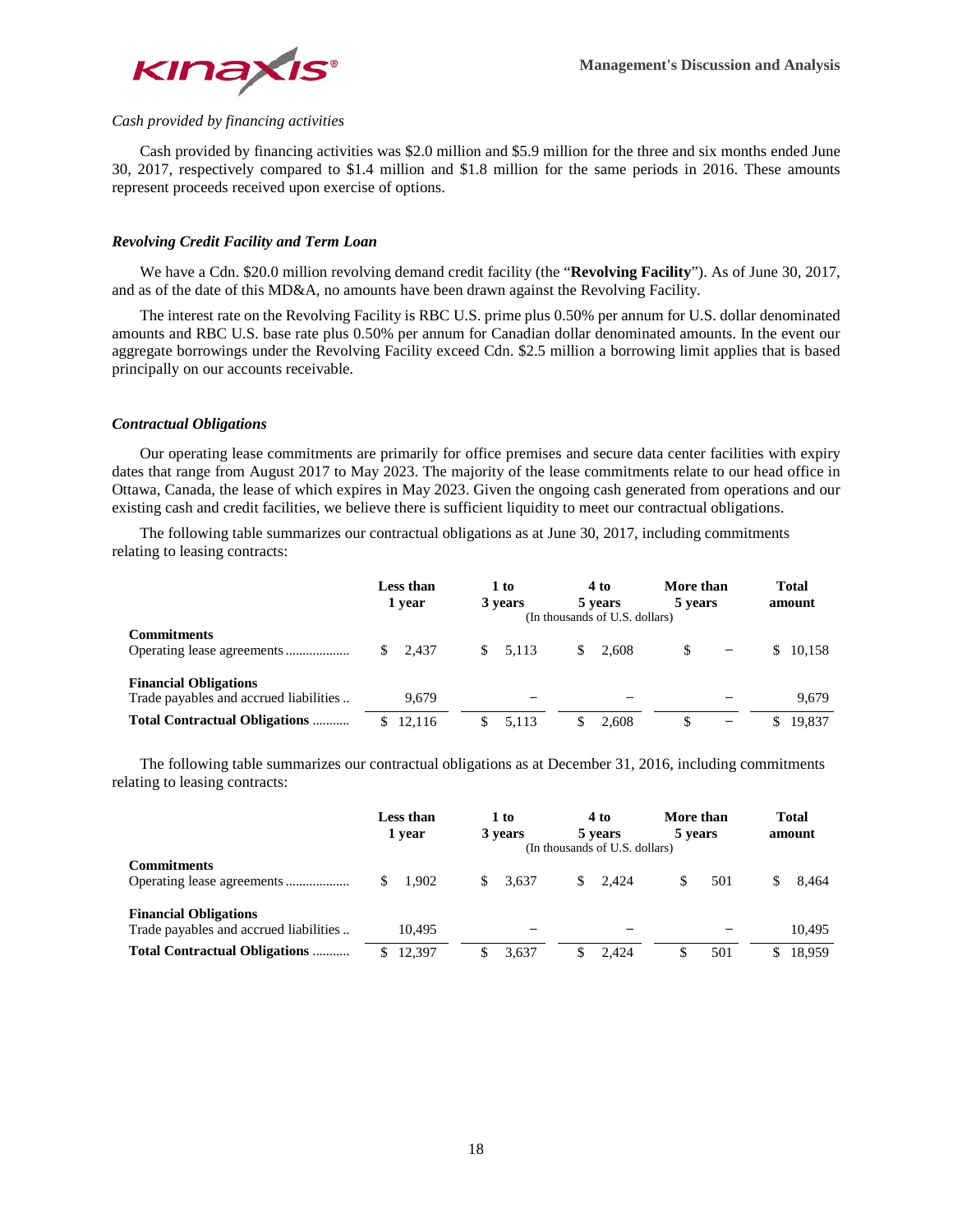

# **Off-Balance Sheet Arrangements**

We have no off-balance sheet arrangements, other than operating leases (which have been disclosed under "*Liquidity and Capital Resources - Contractual Obligations*"), that have, or are likely to have, a current or future material effect on our consolidated financial position, financial performance, liquidity, capital expenditures or capital resources.

#### **Transactions with Related Parties**

We did not have any transactions during the three and six months ended June 30, 2017 and 2016 that would be considered to be between the Company and a related party.

#### **Financial Instruments and Other Instruments**

We recognize financial assets and liabilities when we become party to the contractual provisions of the instrument. On initial recognition, financial assets and liabilities are measured at fair value plus transaction costs directly attributable to the financial assets and liabilities, except for financial assets or liabilities at fair value through profit and loss, whereby the transactions costs are expensed as incurred.

## *Credit risk*

Credit risk is the risk of an unexpected loss if a customer or counterparty to a financial instrument fails to meet its contractual obligations. Our credit risk is primarily attributable to trade and other receivables.

The nature of our subscription based business results in payments being received in advance of the majority of the services being delivered; as a result, our credit risk exposure is low. As the majority of our revenues are earned over a period of time, the potential impact on our operating results is low as any uncollectible amounts would affect trade and other receivables and deferred revenue.

## *Currency risk*

A portion of our revenues and operating costs are realized in currencies other than our functional currency, such as the Canadian dollar, Euros, the Hong Kong dollar, South Korean Won and Japanese Yen. As a result, we are exposed to currency risk on these transactions. Also, additional earnings volatility arises from the translation of monetary assets and liabilities, investment tax credits recoverable and deferred tax assets and liabilities denominated in foreign currencies at the rate of exchange on each date of our consolidated statements of financial position; the impact of which is reported as a foreign exchange gain or loss or as income tax expense for deferred tax assets and liabilities.

Our objective in managing our currency risk is to minimize exposure to currencies other than our functional currency. We do not engage in hedging activities. We manage currency risk by matching foreign denominated assets with foreign denominated liabilities.

#### *Interest rate risk*

Interest rate risk is the risk that the fair value or future cash flows of a financial instrument will fluctuate due to changes in market interest rates. We believe that interest rate risk is low for our financial assets as the majority of investments are made in fixed rate instruments. We do have interest rate risk related to our credit facilities. The rates on our Revolving Facility are variable to bank prime rate.

#### *Capital management*

Our capital is composed of shareholders' equity which includes our common shares. Our objective in managing our capital is financial stability and sufficient liquidity to increase shareholder value through organic growth and investment in sales, marketing and product development. Our senior management team is responsible for managing the capital through regular review of financial information to ensure sufficient resources are available to meet operating requirements and investments to support our growth strategy. The Board of Directors is responsible for overseeing this process. In order to maintain or adjust our capital structure, we could issue new shares, repurchase shares, approve special dividends or issue debt.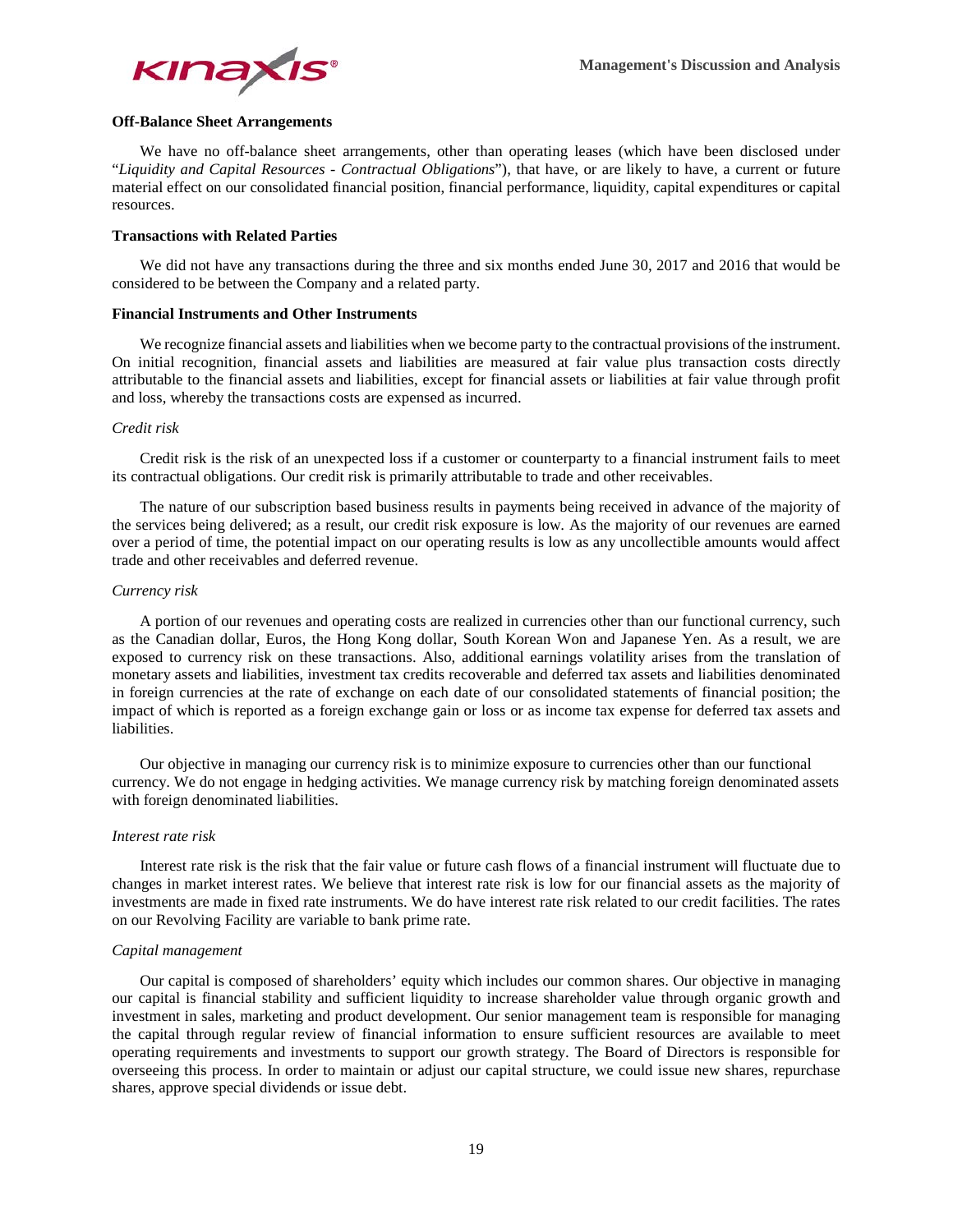

## **Critical Accounting Policies and Estimates**

## *Revenue*

We derive revenue from subscriptions for our product comprised of our hosted SaaS application and fixed term subscription licenses of our software products ("**On-premise licenses**"). In addition, we derive revenue from the provision of professional services including implementation services, technical services and training and, to a lesser degree, from maintenance and support services provided to customers with legacy perpetual licenses to our software products. Professional services do not include significant customization to, or development of, the software.

We commence revenue recognition when all of the following conditions are met:

- it is probable that the economic benefits of the transaction will flow to the entity;
- the amount of revenue can be measured reliably; and
- the costs incurred for the transaction and the costs to complete the transaction can be measured reliably.

We provide our SaaS, On-premise licenses and professional services on a stand-alone basis or as part of a multiple element arrangement. Stand-alone sales occur through renewals of the SaaS or On-premise license and stand-alone purchases of the same or similar professional services on an ongoing basis by customers. When sold in a multiple element arrangement, the SaaS or On-premise license and the professional services elements are considered separate units of accounting as they have stand-alone value to the customer. The total consideration for the arrangement is allocated to the separate units of accounting based on their relative fair value and the revenue is recognized for each unit when the requirements for revenue recognition have been met. We determine the fair value of each unit of accounting based on the selling price when they are sold separately. When the fair value cannot be determined based on when it was sold, we determine a value that most reasonably reflects the selling price that might be achieved in a stand-alone transaction. Inputs considered in making this determination include the specific parameters and model used in determining the contract price, contracted renewal rates, the history of pricing, renewals and stand-alone sales activity of similar customers.

Subscription revenue related to the provision of SaaS or On-premise term licenses is recognized ratably over the contract term as the service or access to the software is delivered. The contract term begins when the service is made available or the license is delivered to the customer.

We enter into arrangements for professional services primarily on a time and materials basis. Revenue for professional services entered into on a time and material basis is recognized as the services are performed. In certain circumstances, the Company enters into arrangements for professional services on a fixed price basis. Revenue for fixed price arrangements is recognized by reference to the stage of completion of the contract, taking into consideration the cost incurred to date in relation to the total expected cost to complete the deliverable. If the estimated cost to complete a contract results in a loss on the contract, the loss is recognized immediately in profit or loss.

Maintenance and support services provided to customers with legacy perpetual licenses are sold as a single element arrangement with one unit of accounting. Revenue for these arrangements is recognized ratably over the term of the maintenance contract.

Judgment is applied in determining the components of a multiple element revenue arrangement. In allocating the consideration received among the multiple elements of a revenue arrangement, we must make estimates as to the fair value of each individual element. The selling price of the element on a stand-alone basis is used to determine the fair value. Where stand-alone sales do not exist, various inputs are used to determine the fair value. Changes to these inputs may result in different estimates of fair value for an element and impact the allocation of consideration and timing of revenue recognition.

#### *Income taxes*

Current income tax assets and liabilities for the current and prior periods are measured at the amount expected to be recovered from, or paid to, the taxation authorities. The tax rates and tax laws used to compute the amount are those that are enacted or substantively enacted, by the reporting date, in the countries where we operate and generate taxable income.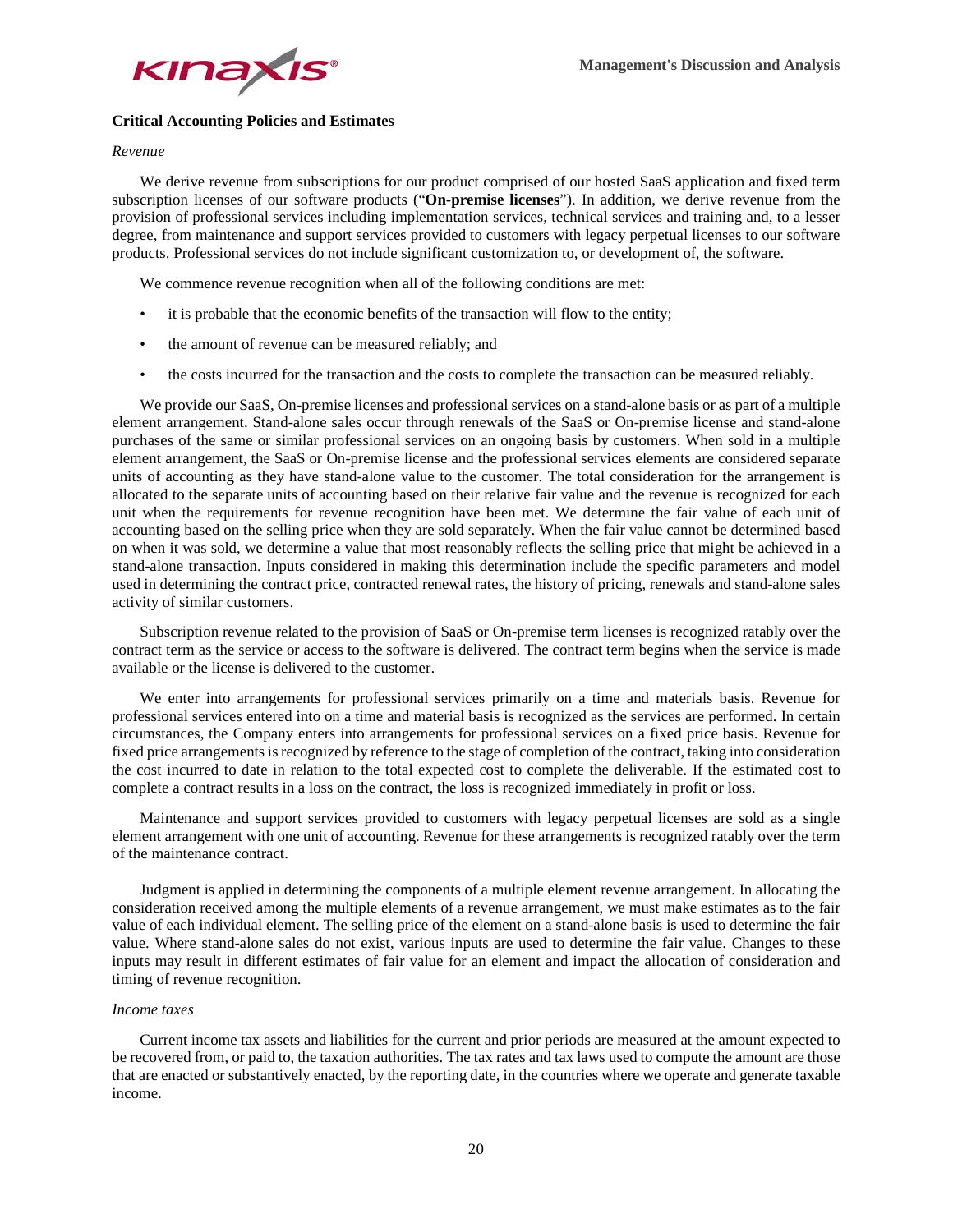

Deferred income tax assets and liabilities are recorded for the temporary differences between transactions that have been included in the financial statements or income tax returns. Deferred income taxes are provided for using the liability method. Under the liability method, deferred income taxes are recognized for all significant temporary differences between the tax and financial statement bases of assets and liabilities and for certain carry-forward items. Deferred income tax assets are recognized only to the extent that, in the opinion of management, it is probable that the deferred income tax assets will be realized.

The recognition of deferred tax assets requires that we assess future taxable income available to utilize deferred tax assets related to deductible or taxable temporary differences. We consider the nature and carry-forward period of deferred tax assets, our recent earnings history and forecast of future earnings in performing this assessment. The actual deferred tax assets realized may differ from the amount recorded due to factors having a negative impact on our operating results and lower future taxable income.

## *Investment tax credits recoverable*

The recognition of investment tax credits recoverable requires that we assess future tax payable available to utilize the investment tax credits. We consider the carry-forward period of the investment tax credits, our recent earnings history and forecast of future earnings in performing this assessment. We determine the value of effort expended towards research and development projects that qualify for investment tax credits and calculate the estimated recoverable to be recognized. The allocation of direct salaries to qualifying projects is derived from time records and assessment by management. The actual investment tax credits claimed and realized may differ from the estimate based on the final tax returns and review by tax authorities.

## *Fair value of share-based payments*

We use the Black-Scholes valuation model to determine the fair value of equity settled stock options. Estimates are required for inputs to this model including the fair value of the underlying shares, the expected life of the option, volatility, expected dividend yield and the risk-free interest rate. Variation in actual results for any of these inputs will result in a different value of the stock option realized from the original estimate.

## **Adoption of New Accounting Standards**

## Amendments to IAS 7: Statement of Cash Flows ("IAS 7")

In January 2016, the IASB issued amendments to IAS 7. These amendments require entities to provide disclosures that help users of the financial statements to better understand changes in liabilities that arise from financing activities, including both changes arising from cash flow and non-cash changes. These amendments became effective for annual periods beginning on or after January 1, 2017. The adoption of these amendments did not have a material impact on the consolidated financial statements.

# Amendments to IAS 12: Income Taxes ("IAS 12")

In January 2016, the IASB issued amendments to IAS 12. The amendments clarify the accounting for deferred tax assets for unrealized losses on debt instruments measured at fair value. These amendments became effective for annual periods beginning on or after January 1, 2017. The adoption of these amendments did not have a material impact on the consolidated financial statements.

## *Changes to standards and interpretations*

## IFRS 9: Financial Instruments ("IFRS 9")

In July 2014, the IASB issued the final version of IFRS 9, bringing together the classification and measurement, impairment and hedge accounting phases of the project to replace IAS 39, Financial Instruments: Recognition and Measurement. This standard simplifies the classification of a financial asset as either at amortized cost or at fair value as opposed to the multiple classifications which were permitted under IAS 39. This standard also requires the use of a single impairment method as opposed to the multiple methods in IAS 39. The approach in IFRS 9 is based on how an entity manages its financial instruments in the context of its business model and the contractual cash flow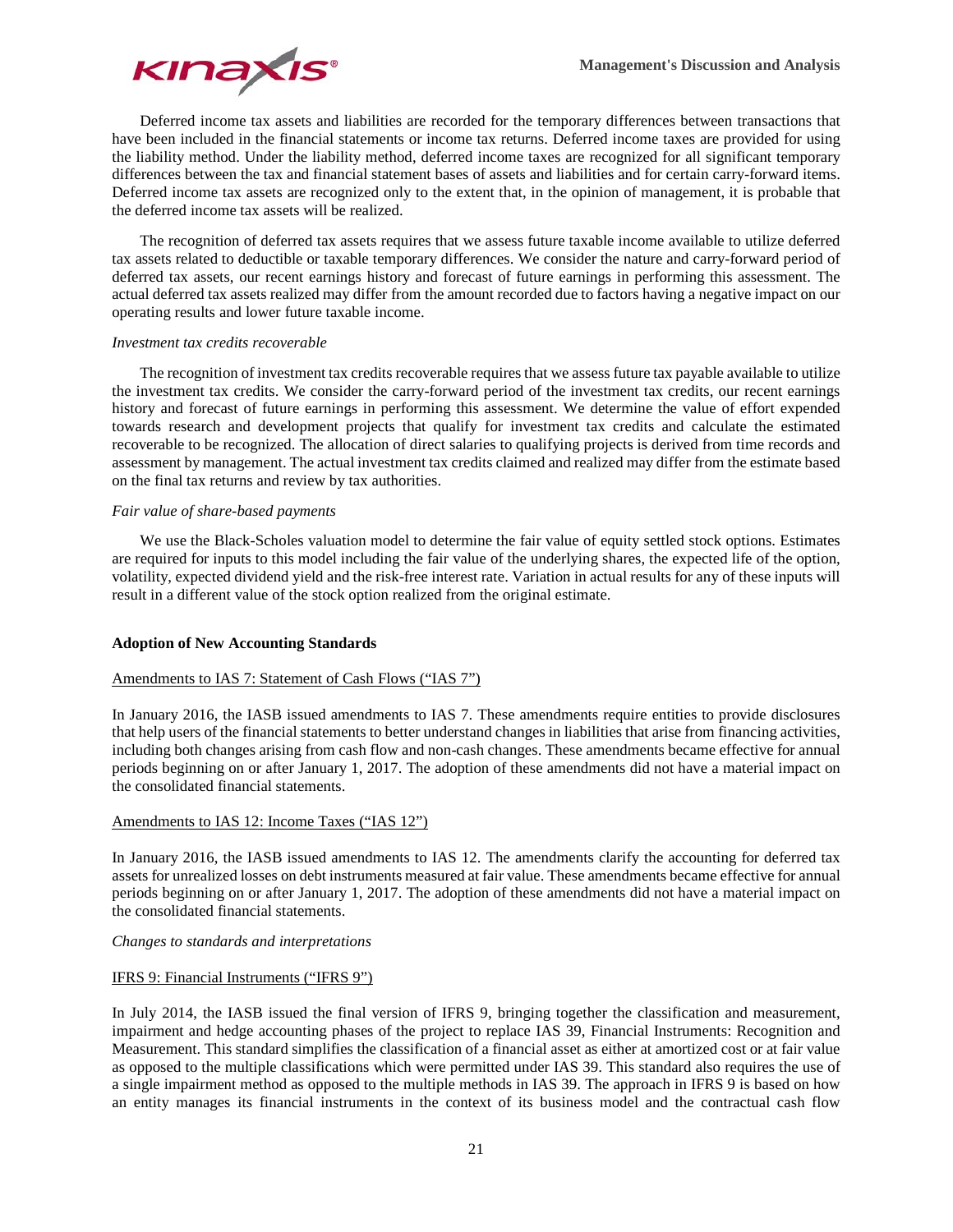

characteristics of the financial assets. The standard also adds guidance on the classification and measurement of financial liabilities. IFRS 9 is to be applied retrospectively for annual periods beginning on or after January 1, 2018. Early application is permitted. We do not intend to adopt this standard early and are currently evaluating the impact of adopting this standard and accordingly cannot yet reasonably estimate its effect on the consolidated financial statements.

# IFRS 15: Revenue from Contracts with Customers ("IFRS 15")

In May 2014, the IASB issued IFRS 15, with amendments in 2016, which provides a single, principles-based fivestep model for revenue recognition to be applied to all customer contracts, and requires enhanced disclosures. The standard also provides guidance relating to recognition of customer contract acquisition and fulfillment costs. In April 2016, the IASB issued Clarifications to IFRS 15 in relation to the identification of performance obligations, principal versus agent considerations, as well as licensing application guidance. This standard will be effective January 1, 2018 and allows early adoption. We do not intend to adopt this standard early. IFRS 15 may be applied retrospectively to each prior period presented (full retrospective method) or with the cumulative effect of adoption recognized as at the date of initial application (modified retrospective method).

We continue our implementation plan for IFRS 15. The project plan includes developing the necessary accounting policies, estimates and judgments required to adopt IFRS 15, as well as any changes required to business processes, systems and internal controls to implement the policies and disclosures required upon adoption of IFRS 15. While we are continuing to assess all potential impacts of the new revenue recognition standard, we currently believe that the most significant impacts will relate to accounting for our on-premise, fixed term subscription arrangements, capitalization of contract acquisition costs and expanded disclosure on revenue, performance obligations and contract balances. Under current revenue recognition policies, license revenue from on premise, fixed term subscription arrangements is deferred and recognized ratably over the contract term. Under IFRS 15, we expect the timing of license revenue recognition for on-premise, fixed term subscription arrangements to change. Under our current accounting policies, incremental commissions paid to employees are expensed upon commencement of the related revenue. Under IFRS 15, we expect to capitalize and amortize certain incremental commission costs that are paid to employees. We are currently evaluating the impact of adopting this standard and accordingly cannot yet reasonably estimate its effect on the consolidated financial statements.

## IFRS 16: Leases ("IFRS 16")

In January 2016, the IASB issued IFRS 16, which specifies how to recognize, measure, present and disclose leases. The standard provides a single lessee accounting model, requiring lessees to recognize assets and liabilities for all leases unless the lease term is 12 months or less or the underlying asset has a low value. Consistent with its predecessor, IAS 17, the new lease standard continues to require lessors to classify leases as operating or finance. IFRS 16 is to be applied retrospectively for annual periods beginning on or after January 1, 2019. Earlier application is permitted if IFRS 15 has also been applied. We do not intend to adopt this standard early. We are currently evaluating the impact of adopting this standard however, we expect the adoption of this standard to increase assets and liabilities as we will be required to record a right-of-use asset and a corresponding lease liability in our financial statements.

# **Controls and Procedures**

# *Disclosure Controls and Procedures*

The Company's Chief Executive Officer ("**CEO**") and Chief Financial Officer ("**CFO**") are responsible for establishing and maintaining our disclosure controls and procedures. We maintain a set of disclosure controls and procedures designed to provide reasonable assurance that information required to be publicly disclosed is recorded, processed, summarized and reported on a timely basis. Our CEO and CFO have evaluated the design of our disclosure controls and procedures at the end of the quarter and based on the evaluation, have concluded that the disclosure controls and procedures are effectively designed.